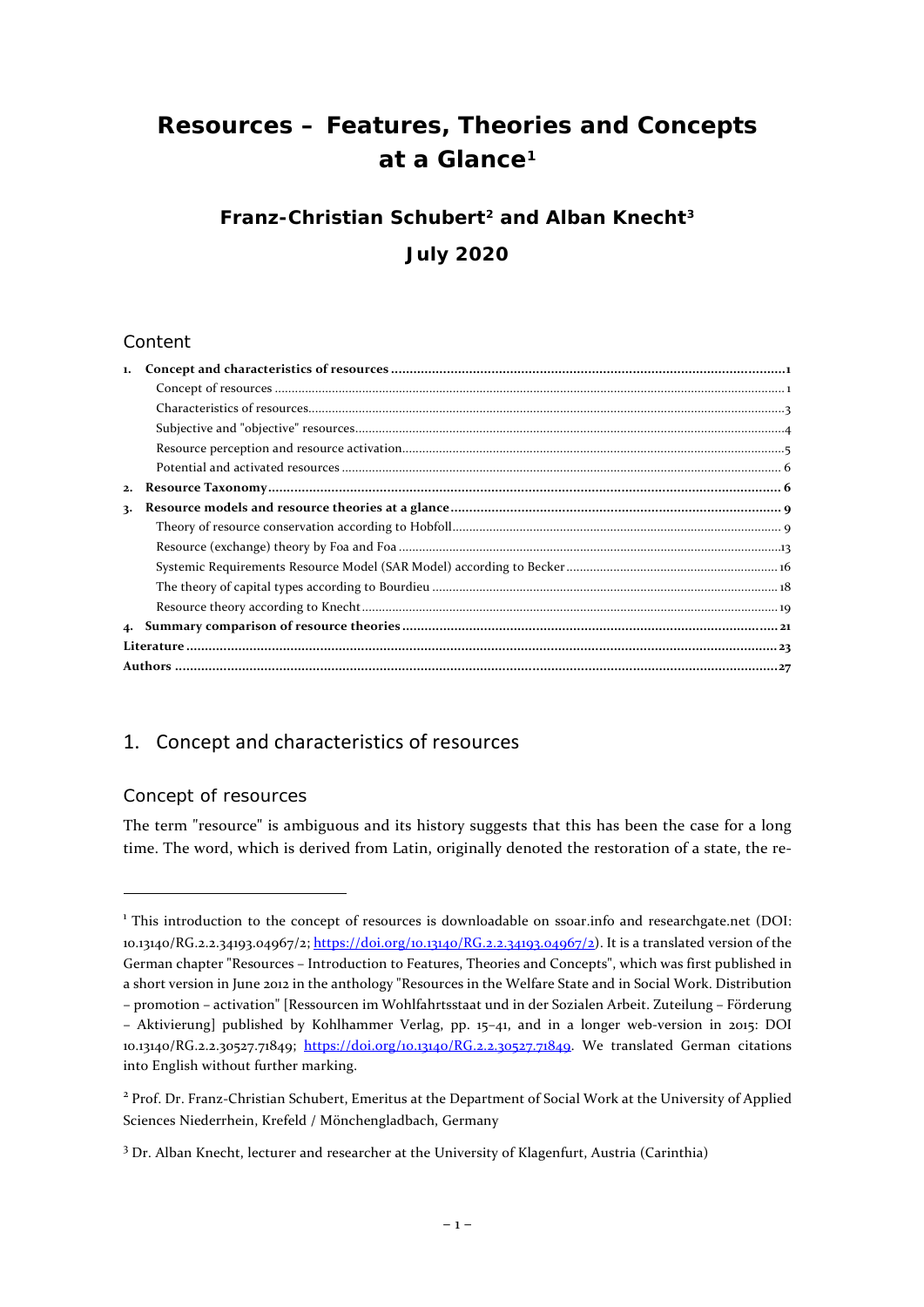erection, raising oneself. In French, the word resource stood for helpful means and possibilities, for useful mental and physical abilities or simply for help (Robert, 1986). In 19th-century German, "resource" denoted middle-class entertainment and recreation associations (Pfeiffer, 1989; Wendt, 2010; cf. Graf, 1868). Since the mid-1970s, the term's current meaning has gained popularity. The increasing awareness of ecological crises and the associated media presence and political activities favoured a rapid adoption of the term in everyday language, where the term first meant support and raw materials and referred to non-renewable energy sources. On the other hand, within the framework of this new awareness, the interdisciplinary human and socio-ecological approaches which had developed in the course of the project also found broad acceptance and brought new scientific impulses and connections. Thus, the ways of life and experience of humans were understood as an expression of complex interactions with their social, societal and material environment and the burdens and resources contained therein (cf. Schubert, 2013; Wendt, 2010). Accordingly, the approaches have a broad notion of resources that is still not taken for granted in various individual disciplines. In the field of economics, for example, the notion of resources is still used primarily to describe material goods, whereas sociology has extended the notion to include social and socio-ecological characteristics with psychology further extending it to include personal or psychological characteristics. In social work the term also serves to emphasise the equivalence of material and immaterial resources (e.g. Bünder, 2001).

In the early days of its popularity, the term resource was very vague and indeterminate in the social science fields of action. Nestmann (1996, 362) aptly puts it this way: "Ultimately everything that is valued and/or experienced as helpful by a particular person in a particular situation can be considered a resource." In the meantime, psychology at the micro level in particular has made a relatively differentiated elaboration on the subject of resources, especially in the psychological resource theories of Foa and Foa (1976; 1980; Foa et al., 1993) and of Hobfoll (1988; 1989; 1998). In this paper they are extended by the approach of Becker (1998; 2006). From a psychological perspective, the anthology by Schaller and Schemmel (Schaller & Schemmel, 2013, Schemmel & Schaller, 2003) provides a further starting point for understanding resources and handling them in counselling and therapy.

In order to gain a scientifically sound understanding of resources, various approaches are possible, some of which are described in the anthology "Resources in the Social State and in Social Work. Distribution – promotion – activation" (Knecht & Schubert, 2012). The psycho-social approach chosen is about looking at the tasks and functions of resources in people's lives. In general terms, a successful lifestyle is based on the successful management of life demands resulting from the bio-psycho-social living conditions. These include interpersonal, social and physical-environmental requirements, as well as requirements arising from the biological, psychological and social needs of the individual and from the objectives developed by the individual himself/herself. In order to cope with these various demands, man is dependent on means, characteristics and conditions, i.e. on resources that are provided by other people (interpersonal assistance) or by the environment (e.g. state institutions, culture, technology, nature), or developed by the individual himself (personal resources) (see also Becker, 2006; Feger & Auhagen, 1987). Resources are thus personal, social and material conditions, objects, means and characteristics that the individual can use to cope with the external and internal demands of life and objectives. In a similar way Willutzki (2003, 91; 2008, 254) formulates "... that resources are of central importance for coping with everyday as well as specific demands or life tasks ultimately resulting in our mental and physical health and well-being depend on their availability and use." The focus here is on human health, a perspective that is strongly represented in psychological resource research. Brandtstädter, Meiniger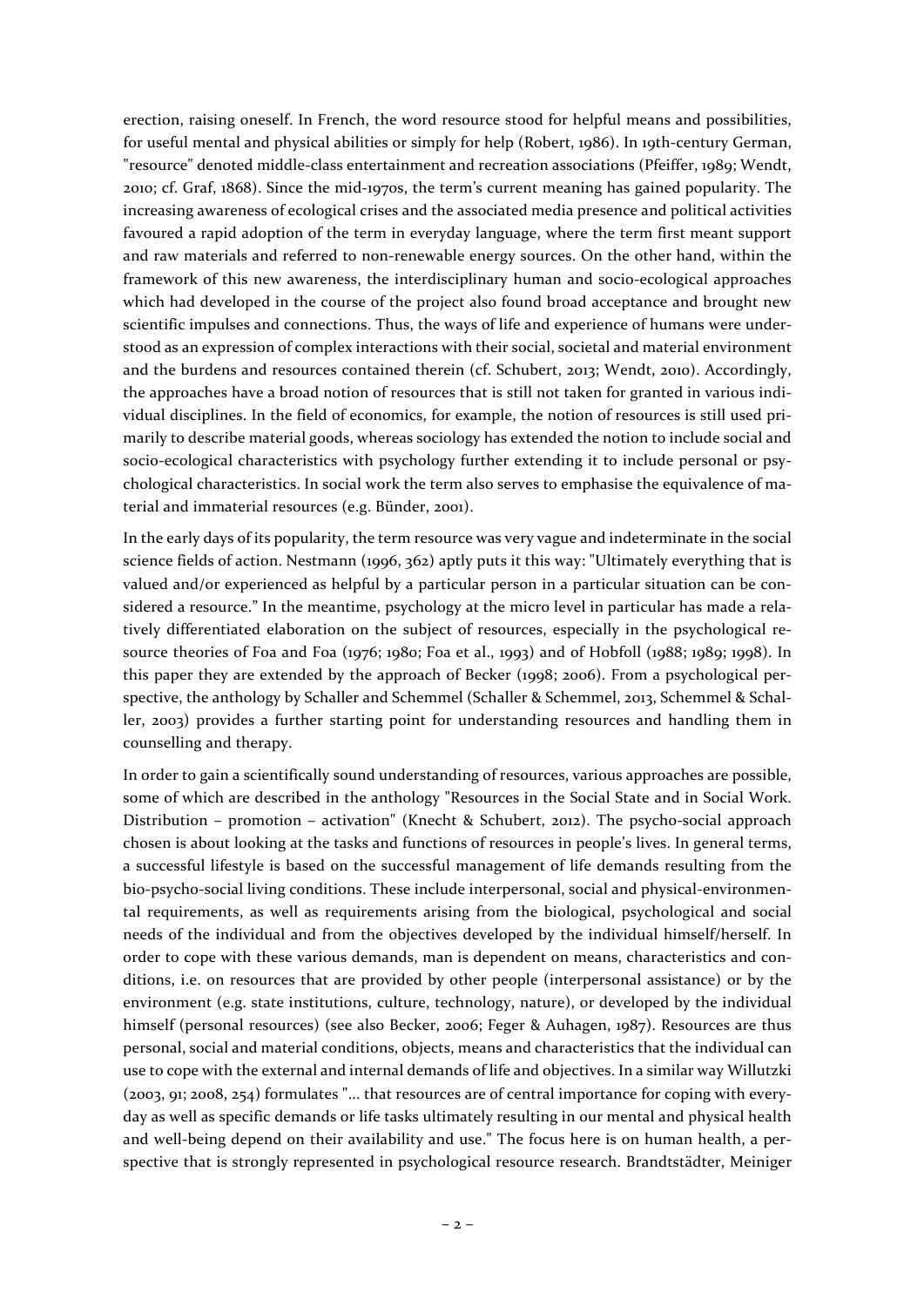& Gräser (2003) also consider resources as support for coping with life's tasks. They define resources as "characteristics or attributes that facilitate the accomplishment of developmental tasks, critical life events or stressful developmental transitions or contribute to a positive balance of developmental gains and losses over the life span" (ibid., 49f.). In summary, the following *definition* can be given: Resources are positive personal, social and material conditions, objects, means, characteristics or qualities that people can use to cope with everyday or specific life demands as well as with psycho-social developmental tasks, to fulfil psychological and physical needs and their own wishes, to pursue life goals and ultimately to maintain or restore health and well-being.

Whether certain conditions, objects, means, characteristics serve as resources for all people in a generally valid or "objective" way, or only fulfil their functions as resources under specific circumstances, is discussed differently by the participating scientific disciplines. The psychological approach focuses on the subjectivity of resources when it comes to the characteristics for determining resources. From a psychological point of view, however, the question of whether and under what conditions general, i.e. supra-individually valid ("objective") resources can be verified, for example in the personal or in the social environment, is also pursued in a sustainable way. The sciences, on the other hand, which deal with economic, social and socio-political conditions, structures and exchange processes, in turn (mostly) pursue resources as objective conditions from their scientific perspectives. This difference in the scientific understanding of resources will be clarified below in the presentation of various resource theories and in the comparative discourse of these theories.

What can serve as resources is, from the subjective perspective, dependent on various individual conditions and characteristics, which are also shaped by group-specific and cultural influences. This refers, above all, to the assessment of whether certain objects, means, characteristics are suitable for fulfilling specific individual needs, interests and goals or tasks and requirements brought to the individual from outside. Only when they are assessed as suitable do such circumstances become resources. Before that, they are to be regarded merely as potentials. Willutzki (2003, 94f.) and, to some extent, also Schiepek and Cremers (2003, 152f.) have discussed in detail the conceptual basis for determining resource characteristics. The following characteristics result from this:

## <span id="page-2-0"></span>Characteristics of resources

**1. Functionality and task dependency**: Resources serve to achieve determinable purposes (goals, states), their usefulness only becomes apparent when they are appropriate. Objects, means, features / characteristics and conditions only become resources if they fit and are useful regarding the person's assessment for the desired goals, or as a solution to the tasks, requirements and objectives at hand – and, moreover, if they correspond to the person's emotional-cognitive evaluation system. The assessment is not only carried out by the resource user, but also by socially relevant persons (e.g. spouse, friend, pedagogue, consultant, therapist) who can contribute to the recognition of existing potentials as being useful for meeting requirements.

Klemenz (2009) provides an overview of possible general functions of resources: They can serve to achieve personal goals or well-being (Diener & Fuijta, 1995), to maintain or expand other resources (Hobfoll, 1998, see below), to exchange certain resources for other resources (Foa et al., 1993, see below) or to satisfy basic personal physical and psychological needs (Grawe, 1998; Smith & Grawe, 2003). Specific purposes often require certain resources, although some resources (e.g. money, intelligence, information, social support, etc.) can also fulfil several or different purposes or needs at the same time (on the "multiple determination of resources" cf. Klemenz, 2009).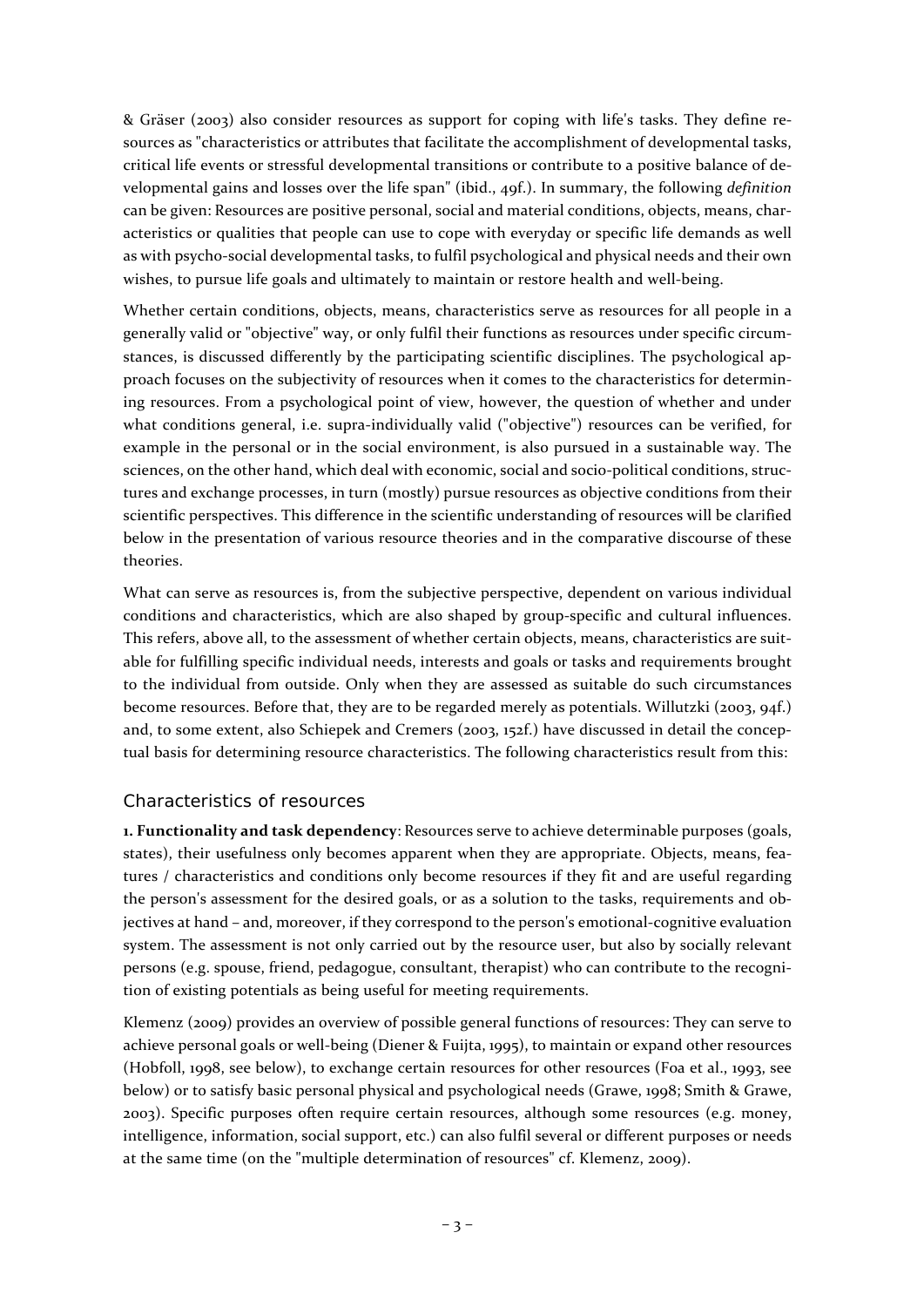**2. Relational functionality**: a simple relationship between resource and purpose does not do justice to the function of resources. Schiepek and Cremers (2003, 152) formulate an at least threedigit mean-objective relation of resources: "An object (X) can be called a resource in relation to an objective (Z) by an evaluator or his value system (B):  $R(X) = f(Z, B)$ . The designation of an "object" as a resource is a function of Z and B, whereby all instances of this relation are to be regarded as changeable over time. The appraiser can be the resource user himself or herself or a relevant other person (see above). In addition, the purpose and direction of resources are also dependent "on the personal style and strategies used to achieve it" (ibid., 152). Aspects that are initially assessed negatively by the environment can also prove to be functional resources (Willutzki, 2008, 257), e.g. "problem behaviour" can turn out to be an individual attempt to solve a problem.

**3. Evaluation and attribution of meaning**: the assessment of personal and environmental potential with regard to its usefulness as a resource is strongly dependent on individual factors: Depending on the assessment of potential, the current mood, the value system, the attribution of meaning and the current or long-term goals, a person is likely to perceive and take up resources in different ways (Foa & Foa, 1976; Foa et al., 1993; Feger & Auhagen, 1987; Gutscher, Hornung & Flury-Kleubler, 1998). "Resources must ... be recognized and evaluated as such" (Schiepek & Cremers, 2003, 152). In addition, completely different ideas may exist between individuals as to what constitutes a resource and what constitutes a burden (Willutzki, 2003, 96, 99).

**4. Stability and variability of resources:** Willutzki (2008) lists further differentiations, e.g. with regard to temporal and situational variability and stability of resources. Resources are stable in time if they are accessible in the long term (e.g. socio-cultural goods and groups, possibly also partnership and friendship relationships and personal resources, such as self-confidence, self-efficacy, conviction, etc.). A distinction must be made between these and more mundane experiences of resources, such as pleasurable everyday events or forms of social support that are temporary. Klemenz (2009) distinguishes the situational specificity of resources in somewhat more detail according to whether resources have an effect across situations or whether they are situation- or area-specific (e.g. special subject-specific or sporting ability).

**5. Age and gender-specific functions:** In the course of the human lifespan and gender-specific development, resources change their individual meaning and function and also develop in different ways. Some resources prove to be specifically advantageous in individual stages of development (e.g. in childhood, middle and old age), and different resources are also used to tackle the developmental tasks typical of age and gender (Brandtstädter, Meiniger & Gräser, 2003; Petermann & Schmidt, 2006). This is of importance for an age- and gender-specific promotion of resources through socialisation and educational processes over the entire life span, also in old age (e.g. Foa et al., 1993, Fengler & Fengler, 2012; Jasmund & Krus; 2012; Schubert I., 2012).

## <span id="page-3-0"></span>Subjective and "objective" resources

The resource characteristics presented here stress that objects, means and characteristics "are" not resources "in themselves", but must first be considered as possible potentials for resources; i.e. (psycho-social) resources "in themselves" do not exist (cf. Brandstätter, Meiniger & Gräser, 2003; Foa & Foa, 1976; Feger & Auhagen, 1987; Schiepek & Cremers, 2003; Willutzki, 2003). Gutscher, Hornung & Flury-Kleubler (1998) clearly formulate within the framework of their transaction potential model that the over-generalization of potentials as "resources", which is frequently encountered in the euphoria of resource orientation, is problematic and not expedient. Only the reference to the context, i.e. to the concrete situation and constellation of tasks, to the perception, motives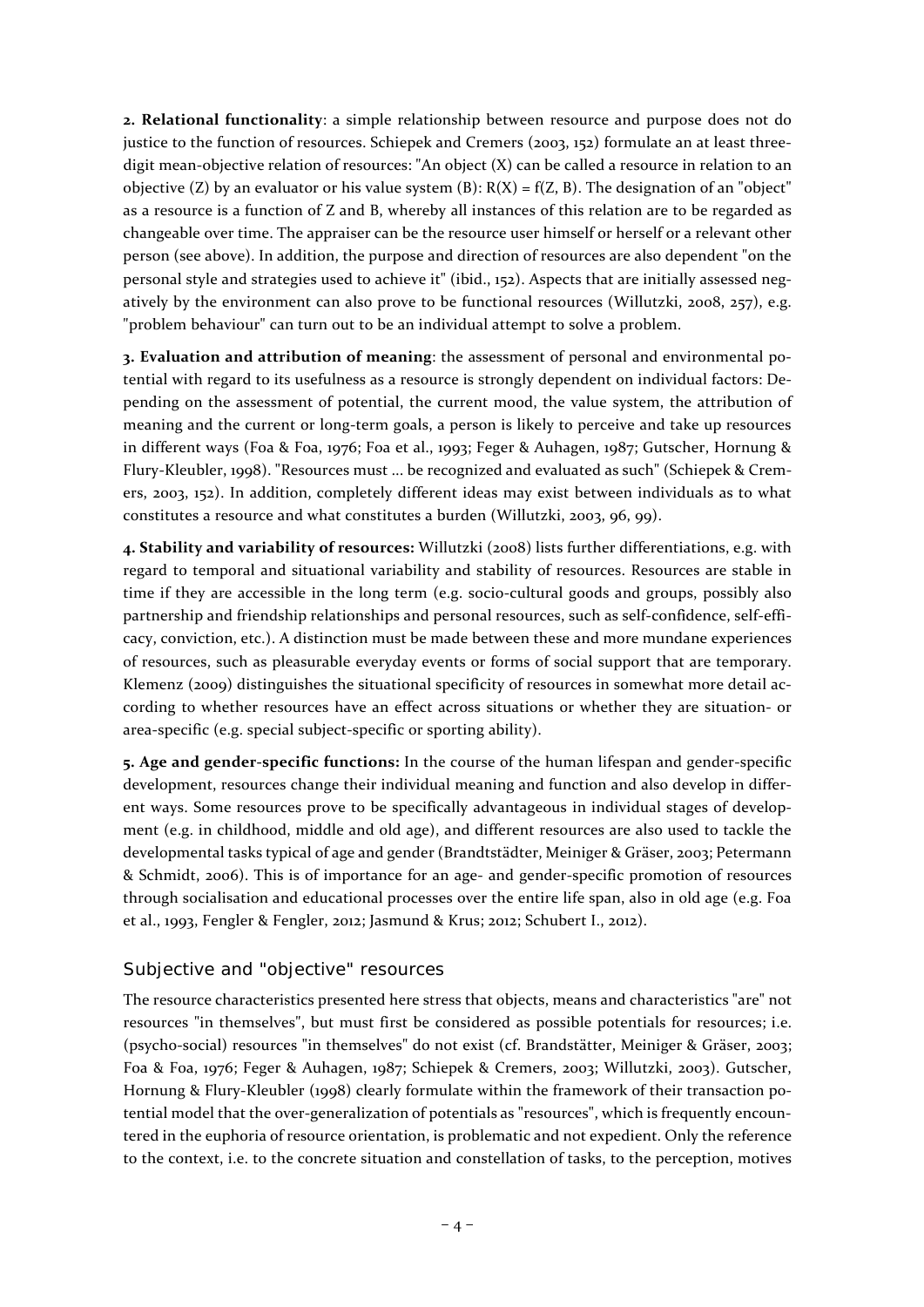and objectives of the person makes it possible to determine potentials as resources. Resources are thus defined under the aspects of task dependency, functionality, attribution of meaning and, in addition, depending on the situation, social and cultural context and the socialisation process or time and development phase (cf. similarly with Feger & Auhagen, 1987; Foa & Foa, 1976; Hobfoll, 1988).

With the subjectivity and context-dependence of psycho-social resource characteristics presented here, the question inevitably arises as to whether there can be any general, supra-individual ("objective") resources that are relevant and helpful for every person (basic physiological resources such as oxygen, nutrition, etc. are not considered here). However, our everyday knowledge can name a variety of resources that are considered to be generally effective, e.g. material resources (money, income, housing), helpful psychological characteristics and social relationships, to name but a few.

Jerusalem (1990) has developed criteria within the framework of stress-related psychological research to distinguish between subjective and objective resources. In the case of *subjective resources,* the perception and evaluation of the respective person is in the foreground, i.e. the potentials are perceived and positively assessed by the person himself. With reference to his criteria, Willutzki (2003, 97) describes *objective resources* as "characteristics of the situation or person that are assessed as positive by many (or all) evaluators". With this formulation, claiming an "objectivity" of resources is considerably relativized. Essentially, these are often shared assessments by observers and relevant partners (see also Schiepek & Cremers, 2003), or generally valid empirical knowledge about personal or environmental characteristics or about potential that is generally understood to be helpful and goal-oriented for meeting personal or external demands (see also Foa & Foa, 1976). However, effectiveness also exists when it is not directly recognised by the persons and observers involved, as is known, for example, from mental protection factors (cf. Schubert, F.-C., 2012). In addition, there are resources in every society and culture that are valued beyond the individual and regarded as important for the way of life and securing one's livelihood or as valuable for a mutual exchange of resources. This suggests avoiding term "objective" resources, since "objectivity" is mostly used in a scientifically specifically occupied sense, and replacing it by "generally effective" or "supra-individually effective resources", whereby their effectiveness can only be assumed if the potentials are recognized and used (see below "exchange of resources").

## <span id="page-4-0"></span>Resource perception and resource activation

Willutzki (2003, 96f.) uses numerous sources to discuss the fact that there are often significant differences between the individual perception of resources and the potentials perceived from outside. According to Willutzki, the subjective perception or assessment of resources is decisive for the individual's scope of action due to their familiarity, their assessed significance and effectiveness for one's own short or long-term goals and their correspondence with one's own values and convictions. Particularly with regard to the perception of personal resources and the possibilities of social support, there are empirically only slight similarities between the resource perspective of observers and the subjectively assessed resources. An insufficient individual perception of resources has, for example, effects on the personal use and handling of environmental resources, on the individual assessment of personal competencies and on the experienced self-esteem. Foa & Foa (1976) and Hobfoll (1988) have dealt extensively with the development of resource perception and resource assessment during the socialisation process and under the influence of different social and cultural environments (see below).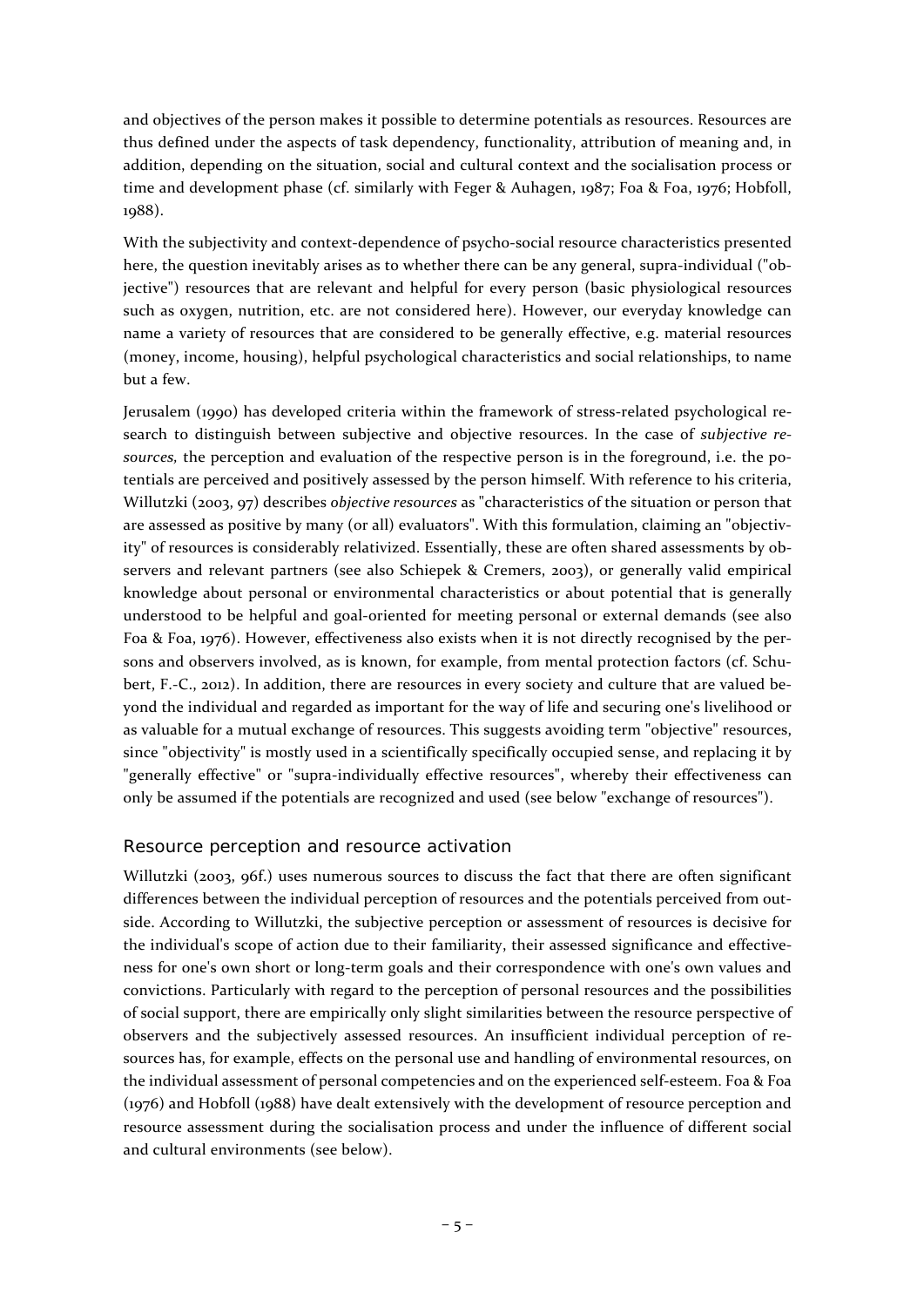Resource-oriented professional work (promotion, psycho-social counselling, psychotherapy) is committed to reducing this perception discrepancy. Affected persons are instructed (e.g. by educators, counsellors, etc.) to perceive existing personal and environmental potentials sensitively (resource perception), to develop them and use them as resources for achieving goals or coping with demands (resource activation) (cf. e.g. Werner & Nestmann, 2012; Wüsten & Schmid, 2012; Flückiger & Wüsten, 2008; Herriger, 2006). Thus, the terms of the two main functions of resource activation are based on Smith and Grawe (2003, 115): the promotion of existing potentials and the promotion of new or such experiences that correct the previously limited resource experience. Both contribute to the achievement of goals (e.g. task accomplishment, strengthening individual self-esteem, etc.). However, verbal hints or conversations alone are usually not sufficient to expand the individual perception of resources and to activate resources.

It is crucial that those affected not only recognise their resources, but also work with them in a concrete way. Only through the active use of resources can they experience and consolidate them personally. This is especially the case where resources are emotionally significant or are needed for concrete life goals (Schiepek & Cremers, 2003, 183). A successful perception and activation of resources is accompanied by a strengthening of self-confidence and trust in one's own strengths and abilities, and generally in one's own effectiveness. According to the consistency-theoretical approach according to Grawe (1998, 2004), successful resource activation leads to a mechanism of action that "provides the strength for long-term changes" and is accompanied by an "improvement in well-being" and self-esteem (Smith & Grawe, 2003, 115; Klemenz, 2012).[4](#page-5-2)

# <span id="page-5-0"></span>Potential and activated resources

This research and practice suggest a distinction between potential and activated resources. *Potential resources* can be understood as all conditions, objects, means and features / characteristics of a person and the social, societal, technical-physical and biological environment that can be used to meet personal or external requirements or objectives. In a sense, they rest in the person and in the environment (Oelkers, 2010). They only become *activated resources* when they are recognised as useful for coping with requirements or achieving goals and are used accordingly. Activated resources thus fulfil the criteria of functionality, the evaluation of usability and meaningfulness in the context of a concrete requirement or target situation.

# <span id="page-5-1"></span>2. Resource Taxonomy

In addition to material or economic resources, two further classes of resources frequently emerge in the technical literature, resources on the personal and on the environmental side. These include resources which, without necessarily being named, can be assigned to the transactions or interactions between a person and the environment and which form a separate class here. With reference to the work of Antonovsky (1997), Becker (2006), Herriger (2006) and Willutzki (2008), a taxonomy of potential resources will be developed below. For each class, the most relevant resources are briefly listed as examples.

<span id="page-5-2"></span><sup>4</sup> A similar process of resource perception and activation can also take place at the societal level, for example in the sense of "political empowerment" of disadvantaged groups, as described, for example, by Herriger (2006, 1987f.). An "education of society about itself", for example related to mechanisms of unequal distribution of resources (such as income or education), can then sometimes trigger political processes of remedy.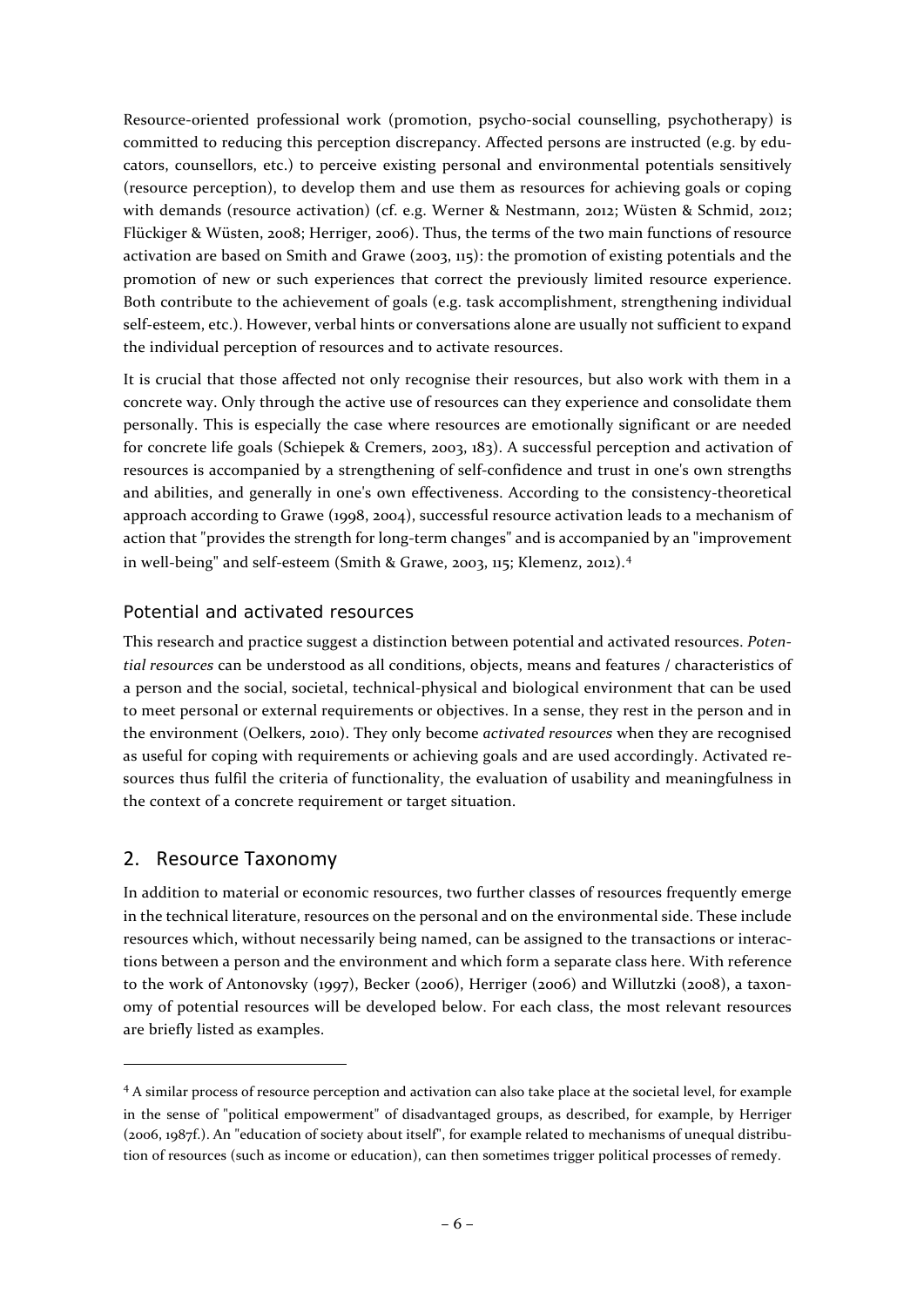*1. personal resources* (also referred to as individual, personal, intrapersonal, internal, personal or individual resources) can be subdivided into physical, psychological, interactional and economic (personal) resources

## *(a) Physical resources:*

These include a stable biophysical constitution, a stable immune system; health and fitness and physical attractiveness.

# *b) Mental resources comprise four main categories[5](#page-6-0) :*

- *Cognitive resources*
	- o Intellectual abilities, education and knowledge (cf. "cultural capital" according to Bourdieu), gifts, talents, specific abilities and skills, ability to grasp and reflect on oneself and the environment, tolerance of ambiguity (being able to tolerate differences and contradictions), life experience
	- o Favourable cognitive beliefs, attitudes and expectations, e.g. future optimism, confidence, self-efficacy conviction, self-esteem, sense of purpose in life (sense of coherence), commitment, ability to postpone fulfilling needs
- Emotional resources and favourable personality traits, e.g. emotional stability, emotional regulatory ability/control, tolerance, optimism, reliability, emotional intelligence, enjoyment, differentiated self-development and identity-development
- resources for action and coping styles ("Coping"), e.g. appropriate handling of requirements, life experience, vocational training, operational and performance capacity
- Holding recognized roles, offices, positions in family, profession, social community (Becker, 2006 refers to the inherent ambivalence of this resource).

*c) Interactive mental resources* (also called interpersonal or relational resources) are expressed in interactions with close social partners (e.g. partnership, family, friendships) and in broader social systems (e.g. work team, socio-cultural groups). They simplify, support and enrich coexistence and limit the development of destructiveness and relationship disorders. In most cases, the interactional mental resources are only rewarding if the interactions (transactions) of the social partners are intertwined (Willutzki, 2008, 256). The following are examples:

- Ability to relate, maintenance of appropriate reciprocity in interaction; empathy, social sensitivity; ability to express feelings and motives in a differentiated way
- ability to deal with conflict, to express criticism (ability to express criticism appropriately and to accept justified criticism), resistance against peer pressure
- Respect, tolerance, reliability, ability to integrate into social flu, tolerance towards interaction partners
- Ability to express need for help and to obtain social support
- Reciprocity<sup>[6](#page-6-1)</sup> as the willingness and ability to compensate for support received and to provide adequate reparation for social-emotional and material injuries and damages.

<span id="page-6-0"></span><sup>5</sup> See also Schubert, F.-C. (2012).

<span id="page-6-1"></span> $6$  Reciprocity here stands for "mutuality" and "interdependence". Reciprocity is considered a basic principle in the development of human relationships and forms of action.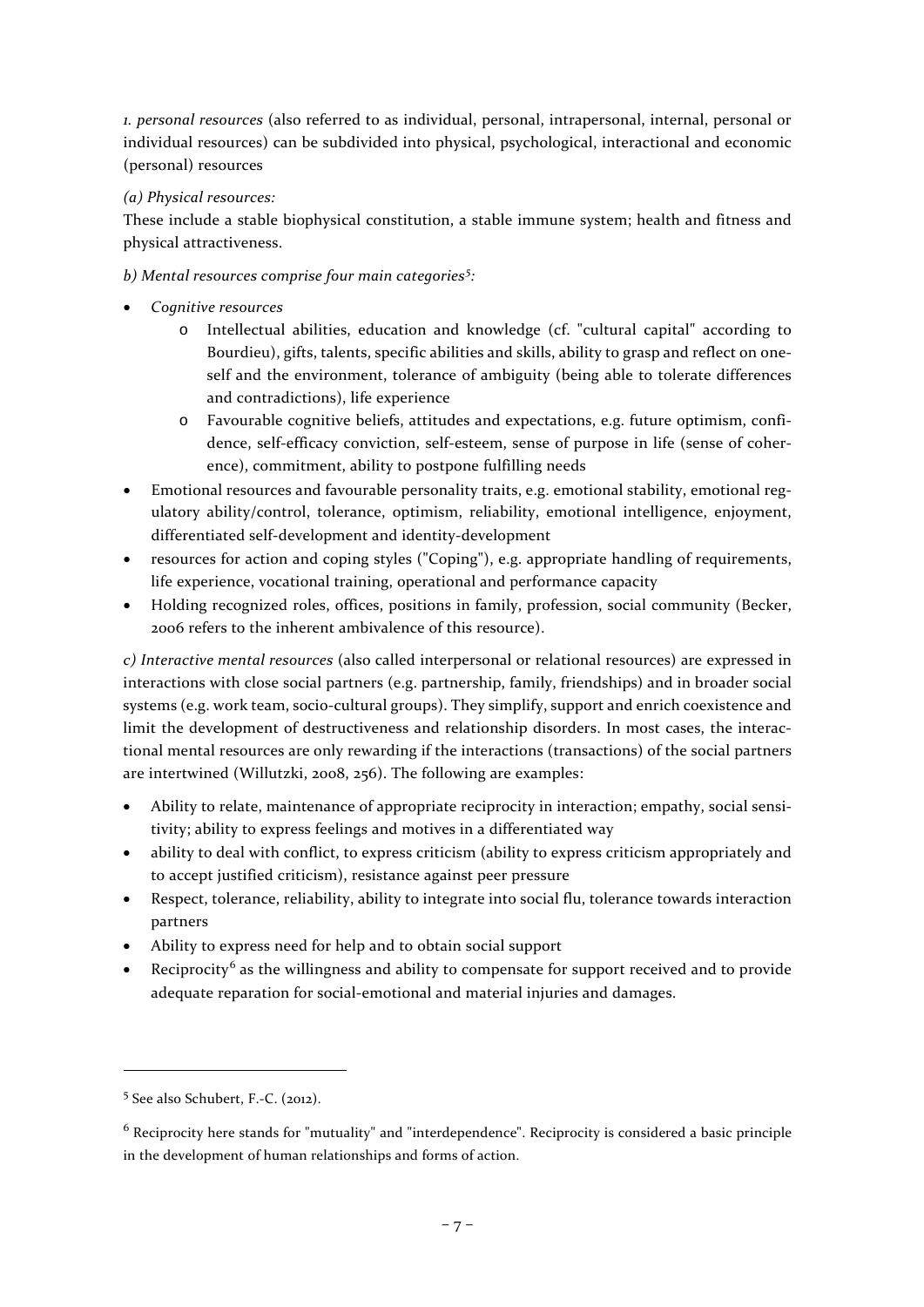*(d) Economic resources*:

- Money and capital ownership as a universally transformable resource, land and housing ownership, income from property (see also "economic capital" according to Bourdieu)
- (stable) employment or earned income.

*2) Environmental resources* (also known as environmental or external resources) are psycho-social, social, welfare state, cultural, legal, physical-technical and natural aids and other aids in the person's environment (see also "social capital" according to Bourdieu).

*a) Socio-emotional resources of close relationships* (also known as psycho-social or interpersonal resources) include social exchange, social integration and support, and are most often expressed through personal interactions in the social environment:

- Partnership, family and friendship relations: Belonging and secure attachment to familiar and emotionally close people; expected or experienced emotional participation, care, recognition, trust
- Participation in the human resources of social partners, e.g. their attractiveness, social prestige, coping skills, attitude to life.

*(b) Social resources:*

- Personal contacts and relationships
- Social embedding in (extended) networks (kinship, friendship, residential area, self-help group, workplace and team), experience of social belonging (integration, acceptance)
- Receiving support for coping with everyday life and coping with special requirements
- Opportunities for designing and participating within in the residential and cultural area.

*(c) Socio-ecological resources:*

- Quality of living and quality of living environment as well as quality of socio-ecological infrastructure (such as social, cultural, health, urban and landscape-planning, transport and information-technological and natural infrastructure)
- Quality of work: e.g. structural, perspective, health, psycho-social working environment, meaning of work.
- *(d) Welfare state and socio-cultural resources:*
- Availability and accessibility to educational institutions (e.g. schools, universities), to health institutions, to social institutions, to cultural offers, to care, to psycho-social-support facilities, and to other social services
- Monetary transfer payments and services provided by welfare insurance schemes (such as unemployment, pension or accident insurance), social aid and similar provision
- Opportunity to participate in a recognised religious and socio-cultural life
- Transparency and influenceability of social structures and developments, democratic constitution
- Rule of law (guarantees law enforcement and other rights).

*Further differentiation of personal resources:* Since the development of humans always takes place in interaction with their – especially social – environment, Petermann and Schmidt (2006) additionally differentiate personal resources according to whether they are present without the intervention of the individual or the environment (referred to as "characteristics"), or whether personal resources have developed through social learning processes or through active engagement with environmental resources, e.g. as a result of education, adaptation to or coping with demands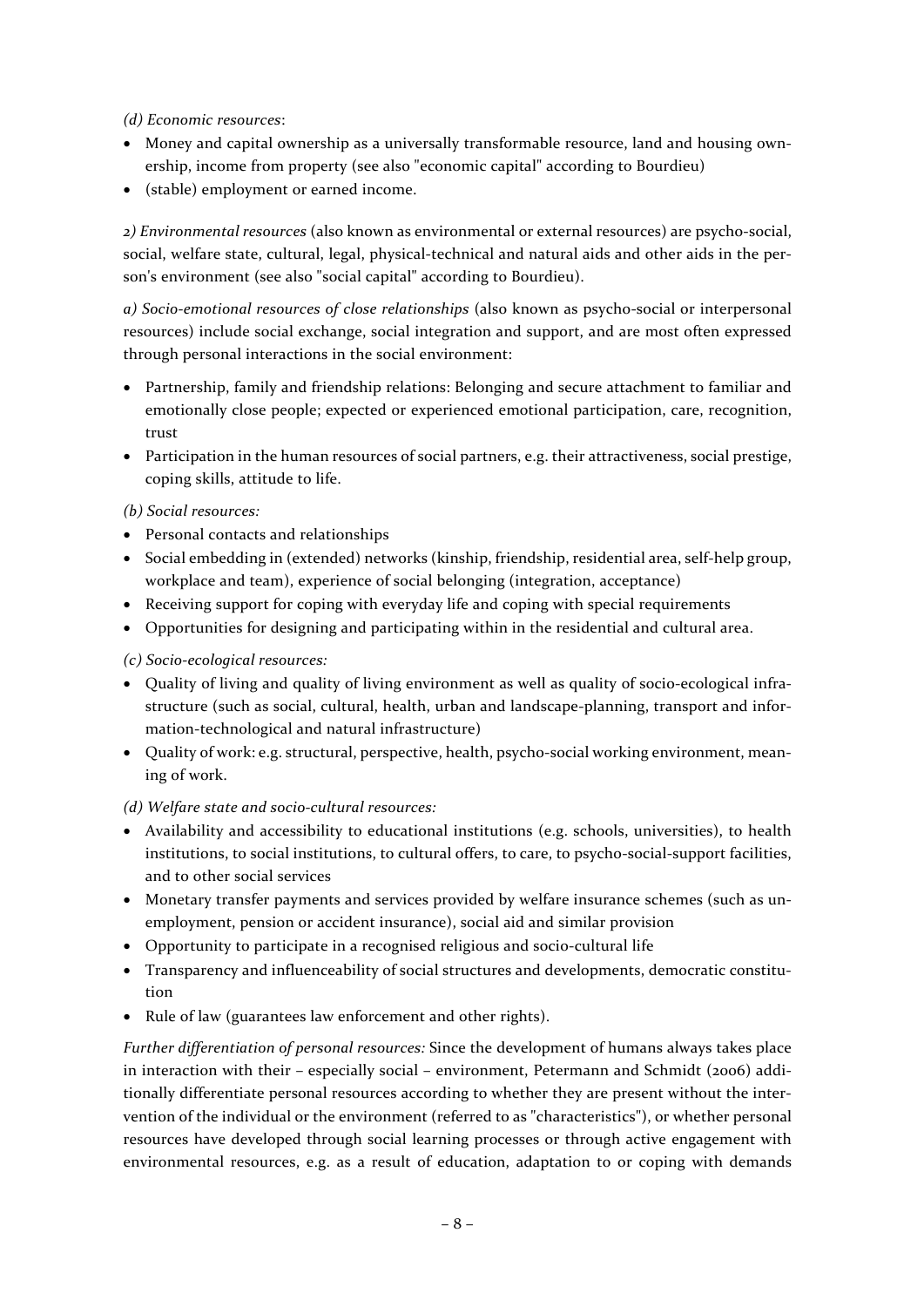(referred to as "mechanisms"). Smith and Grawe (2003, 113) see the development of personal resources in particular as the result of favourable mutual interpersonal relationships and actions.

A further categorization is the distinction between "motivational" and "potential resources" introduced by Smith and Grawe (2003). Here, the authors refer to the model of mental consistency according to Grawe (1998) and the satisfaction of basic mental needs classified therein. According to this conception, potential resources can be means that the person uses to achieve his or her goal; motivational resources can be the goal itself, which serves to satisfy basic needs.

"Motivational resources are all goals and sub-goals that a person has developed to satisfy his or her basic needs. For example, the goal of completing a training course – with the sub-goal of passing an examination – could serve the basic need of increasing self-esteem. By potential resources, on the other hand, we mean all abilities and behaviour that serve to achieve these goals" (Smith & Grawe, 2003, 113).

The division makes it clear that resources are not all equally important, but are arranged in a hierarchical (mental) system.

# <span id="page-8-0"></span>3. Resource models and resource theories at a glance

Following the above description of the basic characteristics of resources, some resource theories are now presented in an overview. The selection made is not intended to express disregard for other approaches. It includes those theories which contributions of the handbook repeatedly refer to, such as those of Hobfoll and Bourdieu, but also the lesser-known approach of Foa and Foa, which provided relevant impulses for the understanding and impact of resources early on. Because of its widespread use in the resource discussion, Hobfoll's approach is discussed in more detail. Furthermore, new models are presented. Although Becker's resource model is not yet widely established, it has already brought about recognizable conceptual and action-guiding developments. Knecht's resource theory extends Bourdieu's capital theory by adding a theory of resource transformations, differentiated resource recording and a socio-political superstructure that shows, among other things, the extent to which the individual resource situation is (co-)determined by socio-political interventions.

# <span id="page-8-1"></span>Theory of resource conservation according to Hobfoll

Since the end of the 1980s, Hobfoll has developed an influential theory, originally conceived as a stress theory (Hobfoll, 1988), which has since found broad acceptance in the psycho-social resource debate. He calls his approach the "Conservation of Resources Theory", or "COR-Theory" (Hobfoll, 1989), or "Resource Conservation Theory" (Hobfoll & Buchwald, 2004; Hobfoll & Schumm, 2004). In contrast to psychological stress research, which regards stress primarily as a result of subjective perception and assessment (e.g. Lazarus & Folkman 1984; Lazarus, 1995), but which hardly considers stressful environmental requirements, Hobfoll's theory (1988, 1989, 1998) sees stress primarily as a result of the perception of resource loss in the person's "objective" and social environment (person-in-environment).

#### **Basic assumptions**

The central assumption in the theory of resource conservation is that people strive to protect their own resources (or corresponding aids and abilities) from impairment and loss and to build up new resources. Furthermore, through their actions and the way they shape their lives, people strive to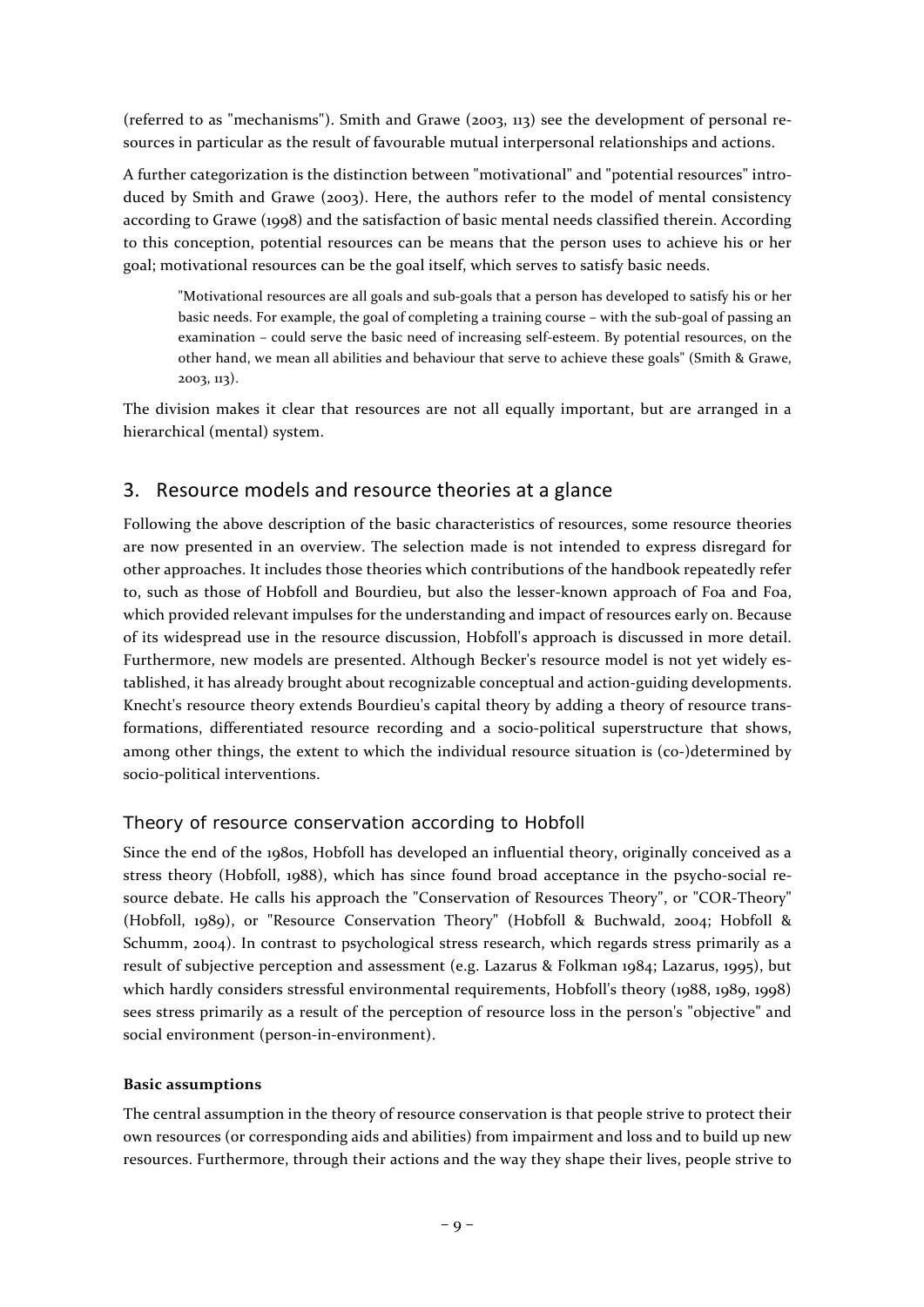preserve and protect themselves and their social relationships as well as their integration in the social context. (Hobfoll & Buchwald, 2004; 13; Hobfoll & Schumm, 2004, 93). Resources are threatened by environmental events. Experiences of stress or strain occur when, as a result of an event, a loss (1) threatens or (2) actually occurs related to resources "which were actually intended to maintain the individual himself, his/her family or the comprehensive social context" (Hobfoll & Buchwald, 2004, 13) or when valuable resources are invested to increase further resources but (3) the hoped-for increase in resources does not occur.[7](#page-9-0) For the stress process and the individual experience of stress, it is not the event itself that is significant, but the perceived loss of resources or the unsuccessful investment of resources without profits. The situation and the event occurring in it are merely the starting point of this process (ibid., 14). For successfully coping with burdens, the central basic assumption is that coping in the long run is only possible by using resources. The core of Hobfoll's theory therefore lies in resource conservation in the sense of resource maintenance, resource development and, in particular, the avoidance of resource loss.

Although the stress reaction is also influenced by personality traits and the personal constitution (such as vulnerability), the individual reaction to stress events is, according to Hobfoll (1988), much narrower than is shown, for example, in the (cognitive) stress theory of Lazarus and Folkman (1984). Such psychological processes are not at the forefront of Hobfoll's theory, but they are not ignored either. According to Hobfoll (1989), the decisive factors for the individual experience of stress or strain are the components *perception of* the development of resources in a given *context* in which the stressor occurs, *personality* and genetic or acquired *constitution.* This includes the perception of resource loss, resource threat or lack of resource gain in a specific situation, as well as the perception of sufficient or insufficient coping measures to protect or restore resources. These perceptions can be influenced by psychological mediation processes, by personality traits and individual constitutional factors, as well as by evaluations from the social and cultural environment of the persons concerned. However, psychological processes that can influence the perception of events and resource development, such as cognitive-emotional processing and personality factors, receive only limited attention. In relatively general terms, Hobfoll (1988) states that resources are continuously evaluated at three levels of the individual: On the bio-physiological level, resources (e.g. nutrition) are evaluated in relatively equal measure by all people in terms of their importance. At the cognitive level, on the other hand, resources are assessed and valued in relation to individual experiences and personal and social values. On the third level, resources are evaluated by means of subconscious or unconscious processes, which means that an evaluation of resources, their conscious perception or defence, can be very different for the affected individual (e.g. in the context of psycho-emotionally stressful experiences or traumas).

#### **Model of ecological congruence**

l

In this model, Hobfoll (1988) formulates a complex approach that uses the dimensions of resources, stress, needs, time, value and perception to assess the resistance of individuals to stressful events. Starke (2000, 45) outlines the relationship as follows:

"In the author's view, resources can only be used effectively to deal with an impending or actual loss if they are in proportion to the burden and needs of the person. Furthermore, they must be in a temporal dimension, i.e. they must be developmentally adequate or be in a certain relationship to

<span id="page-9-0"></span> $7$  While, for example, unemployment research confirms that even the threat of resource deprivation causes stress, point (3) is empirically underpinned by the Siegrist gratification model (1998).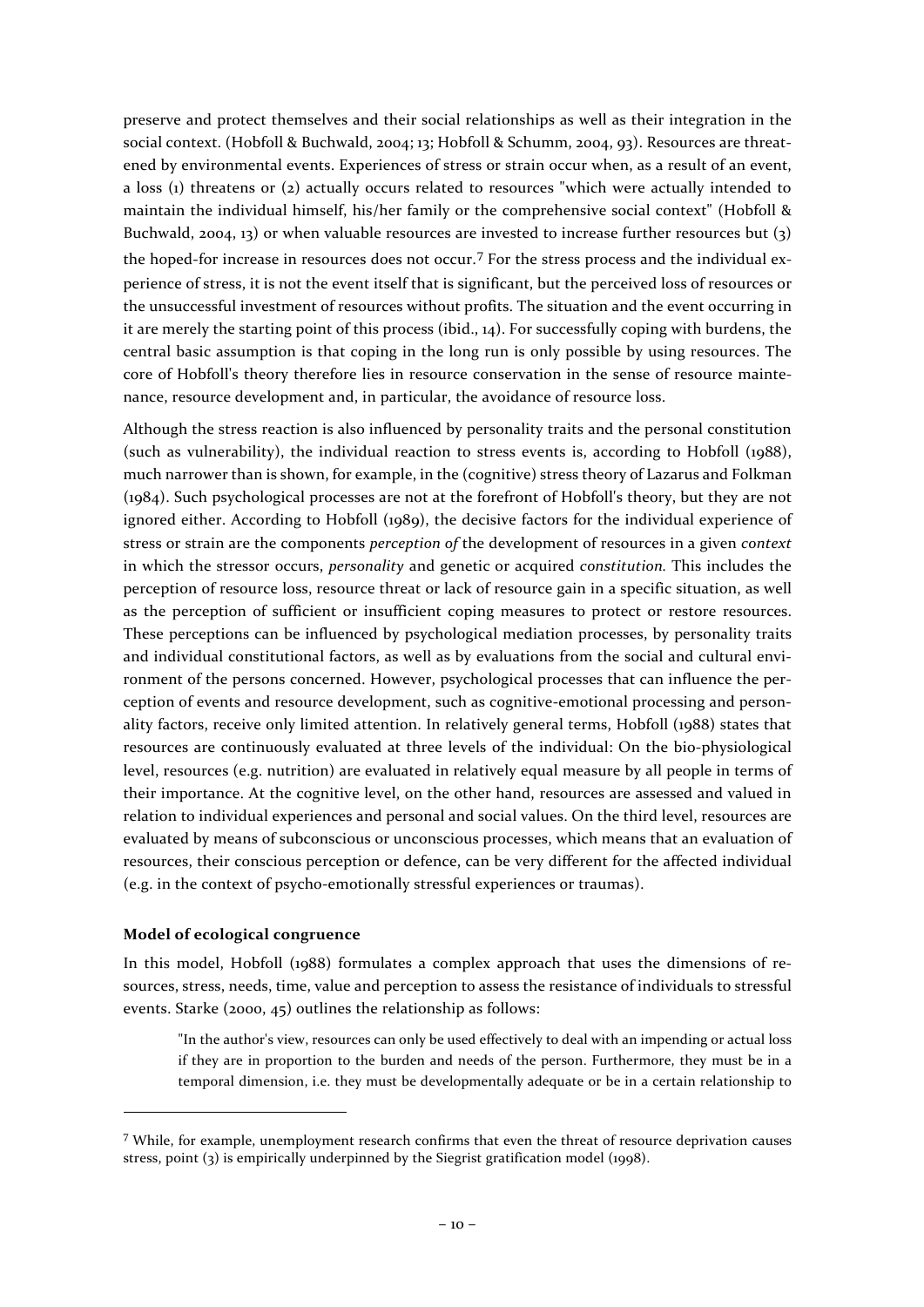the stressful event. Family values as well as cultural and individual values have a deterministic character in that they have a significant influence on the choice of strategies for protecting resources. Finally, the perception of the person is a central aspect, because only when the person perceives a real threat, fearing a limited satisfaction of needs, does he or she make an assessment with regard to the resources to be invested and their availability. If an individual does not perceive his or her resources as being threatened, or if the individual is so well equipped that a loss is not significant, the situation is not considered stressful.

#### **Definition of resources**

According to Hobfoll (1988, transl. after Becker, 2006, 131) resources are "(a) those objects, personal qualities, conditions or energies that are valued by the individual, or (b) the means to achieve those objects, personal qualities, conditions or energies". With this he classifies resources according to four basic types: *Object resources* are external physical resources for satisfying basic needs (such as food, housing, clothing) and status needs, and for supporting instrumental efforts (e.g. machines, cars). *Conditional resources* are desirable, sometimes highly valued and mostly sustaining life circumstances, such as partnership, marriage, family, interpersonal relationships, health, workplace, higher professional position as well as being valued and popular. *Personal characteristics* include features and abilities that help to cope with demands and achieve goals. These are, for example, professional skills, social skills, stress-reducing personality traits and special life attitudes. *Energy resources* (such as money, knowledge, reputation, time, etc.) are considered particularly valuable because they provide access to many other resources.

#### **Losses and gains of resources**

The resource theory of Hobfoll focuses on the significant differences in the effects between resource loss and resource gain: resource losses have much more significant effects than resource gains. The differences are clearly expressed through "resource spirals" (Hobfoll, 1989). Persons with few resources or with incipient or already occurred resource losses are vulnerable to further resource losses and are also less able to protect themselves against losses; they can also recover from losses less well than persons with many resources. Hobfoll (1988) assumes that different resources are used and consumed or threatened to interrupt loss events. In this situation, new stress is created, and more resources must be used to cope with it, etc. The persons affected are caught in a "resource loss spiral" which – once set in motion – is difficult to interrupt and causes further losses from the resource pool. Such a "downward" momentum may be expressed by those affected by e.g. doubting their ability to act (effectiveness), no longer having confidence in themselves, making mistakes, losses in social areas (such as withdrawal from social ties and withdrawal of social partners), professional and thus also material losses and finally in health problems, often followed by loss of housing and loss of familiar social surroundings. This may be followed by material and social decline on a broad scale. Hobfoll (1988) assumes that a person's identity is largely determined by his or her resources. The actual or anticipated loss of resources thus has a considerable impact on a person's identity.

In addition to these principles, Hobfoll (1988) also refers to individual differentiations in resource losses. Perception and handling of losses depend on the person, the context in which losses occur, the applicable social norms, the cultural conditions and also on the experiences a person has had with losses so far. Hobfoll emphasises that the person affected must therefore always be viewed in the context of his or her environment, especially his or her social environment.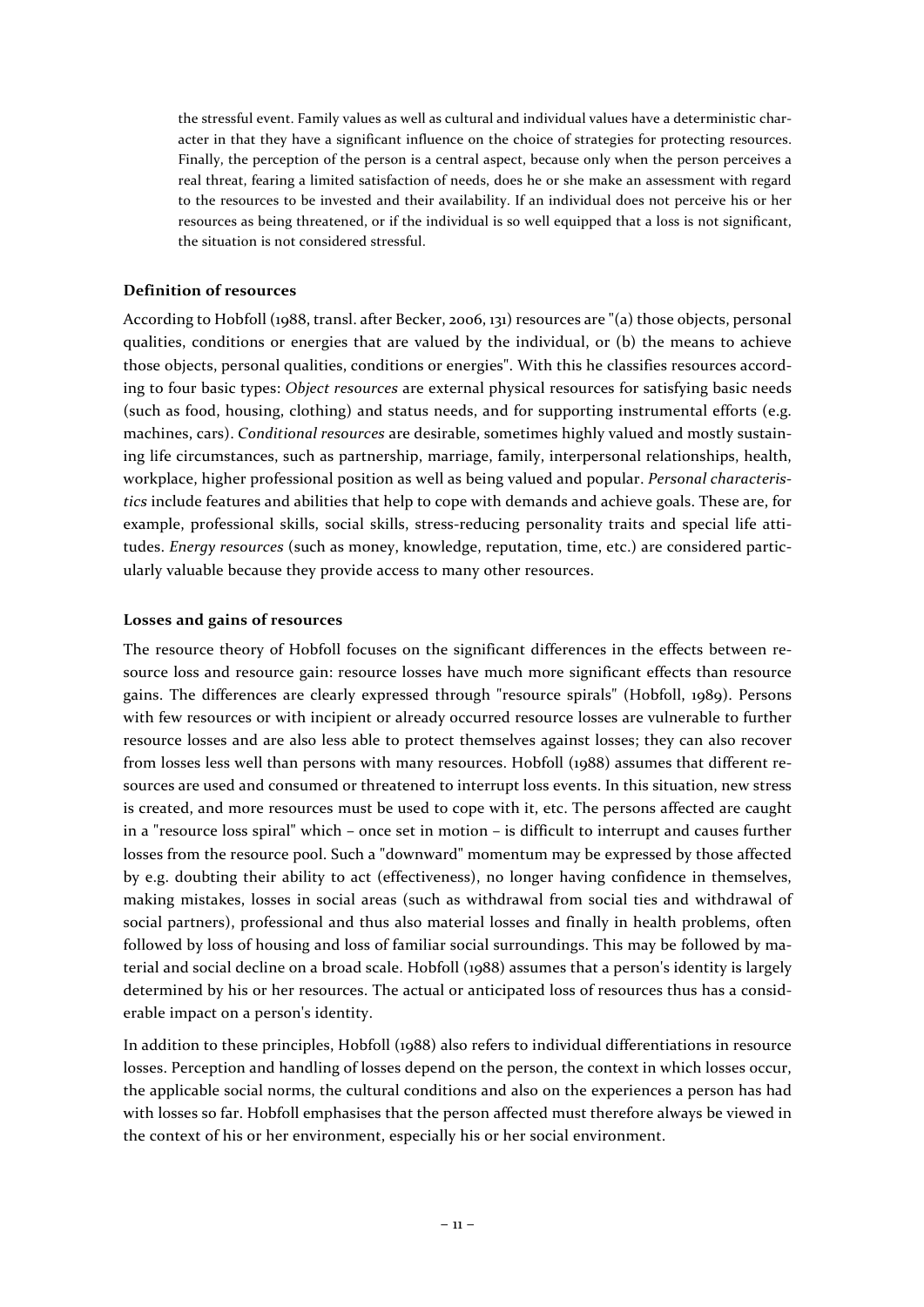People who have many resources, on the other hand, find it easier to maintain, increase and acquire new personal, social and material resources. They develop a "resource gain spiral" by investing in resources "to protect themselves from losses, to recover from losses and to gain new resources" (Hobfoll & Buchwald, 2004, 14). This makes them less vulnerable to resource losses and also enables them to use resources more successfully in dealing with stressful events.

#### **Avoidance of loss of resources**

Hobfoll (1988) lists various ways of conserving resources or avoiding losses: (a) Shifting attention from losses to possible or prospective resource gains. (b) Re-evaluating threatened or lost resources, i.e. assigning a different value to them in order to buffer stress; achieving a re-evaluation by comparing resource gains and resource losses, which may make the individual losses less significant. (c) Limiting the loss of resources or mitigating it with other or more intensive coping efforts. In the first two strategies in particular, Hobfoll points to possible negative consequences, such as a loss of clarity and a misunderstanding of the real situation, or behaviour directed against the individual values and experiences that have been valid up to now. These two strategies are thus to be understood only as temporary and not as long-term strategies (Starke, 2000).

Hobfoll & Schumm (2004) support the theory that resource losses have more significant effects than resource gains; this applies to individuals as well as to social communities. Individual as well as collective coping with emotional burdens cannot be compensated for by gains in resources to the same extent as the burdens of resource loss gradually progress (e.g. Hobfoll & Lilly, 1993; Lane & Hobfoll, 1992). The authors summarize that "resource gains are important for offsetting losses, but instead of having a significant direct effect on resource losses" (Hobfoll & Schumm, 2004, 101), tend to have a regenerative effect. This is particularly true for those individuals or social communities that already lack adequate resources. The authors formulate that above all (central) personal and (psycho)social resources (such as self-efficacy, self-esteem, optimism; social support, social integration) are able to compensate for the influence of resource losses. Comparable results have been obtained in studies on post-traumatic stress symptoms of different genesis (e.g. King et al., 1999; Wells, Hobfoll & Lavin, 1999). Hobfoll et al. (2007) developed concrete goals and measures for first aid after individual traumas based on the COR theory.

The COR theory with the concept of loss and profit spirals is also applied to public health promotion and community settings. For example, it serves to prevent spirals of loss for individuals and communities or to "make individuals and communities aware of those resources that are necessary for the promotion of *public health*" (Hobfoll & Buchwald, 2004, 94, italics in the original).

## **Exchange of stress and resources (stress crossover)**

Since the 1990s, Hobfoll (1998) has been following the process of joint stress management via social, interactional processes and illustrates this with the concept of stress transfer ("stress crossover"). "Stress crossover refers to the transfer of stress and resources between individuals who are exposed to an acute crisis" (Buchwald, 2004, 35). This kind of joint distress can occur between the partners in a dyad (friendship, marriage) or family, group as well as in larger social units (e.g. community). Buchwald (2004, 35f.) distinguishes six forms of common affliction and corresponding attempts to cope with them (see also Eppel, 2007, 176):

• Shared stress: a stress event uses the resources of all group members equally (e.g. working group).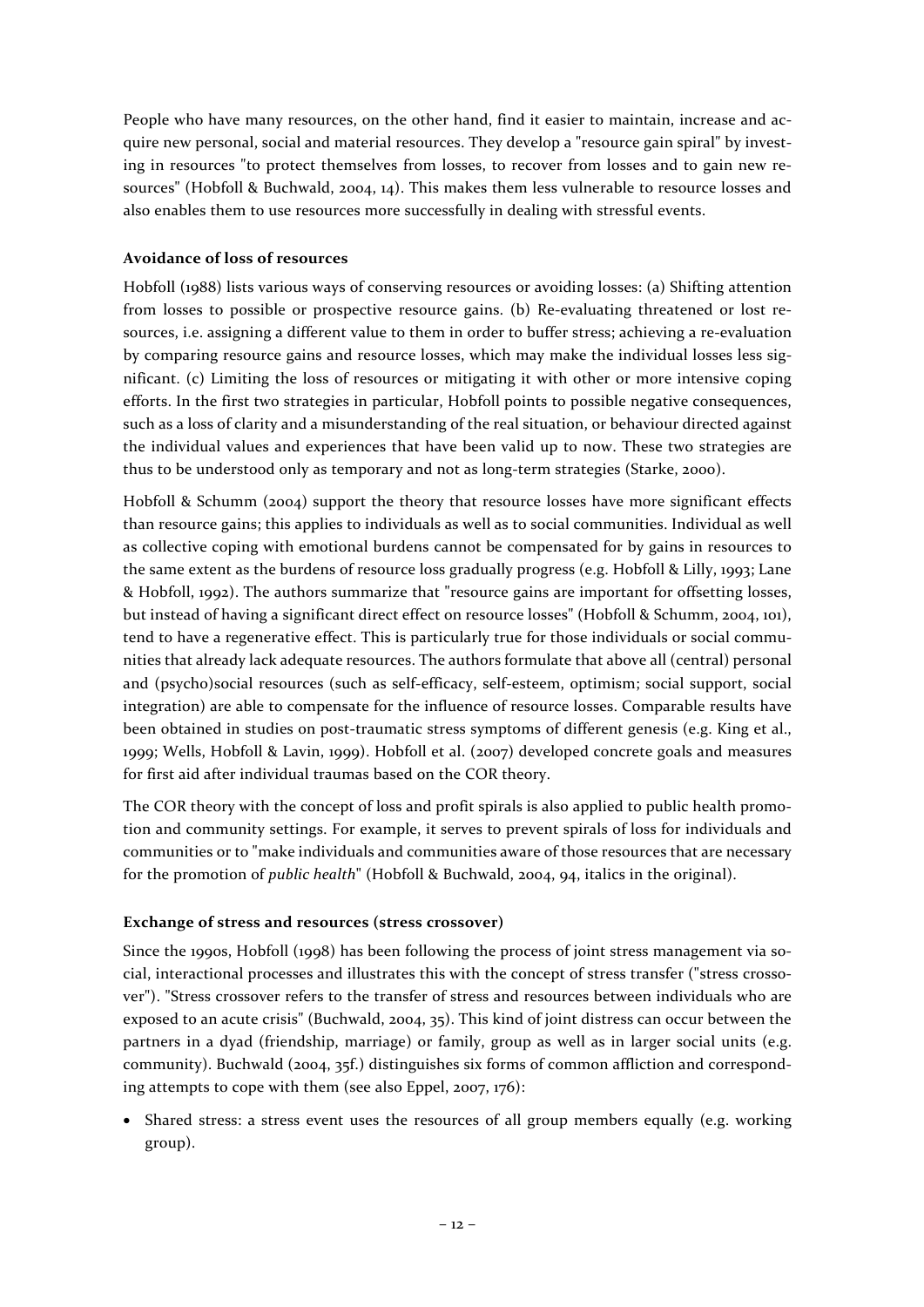- Support-demand stress: the support demands of the weaker members affect or exploit the resources of the stronger members. If they are not able to distance themselves, the resources of all can be exhausted.
- Stress contagion: through empathy with others, one's own resources are attacked. The greater the empathy, the greater the "exploitation of resources" can become.
- Resource-withdrawal: Burdens outside the relationship (e.g. professional burdens) are balanced by the withdrawal of resources that were previously available within the community (dyad, family, group).
- Self-absorption: In order to satisfy selfish interests, resources are withdrawn from the community and its development (e.g. coping with anger, striving for dominance, retaliation).
- Resource sharing: there are resources available among the members of a community and there is an open exchange and access to them and to the gain of resources (e.g. mutual support).

## **Multiaxial Coping**

In contrast to traditional, mostly strongly individual-centred cognitivist coping models, Hobfoll and his research group developed a multi-axial coping model that represents the "versatility of potentially adaptive human behaviour" (Hobfoll & Buchwald, 2004, 17). The model considers "that individuals do not only act autonomously, but are also embedded in their respective family, in people and cultures with certain rules and guidelines for attitudes and behaviour. The values shared by individuals within social settings are to be understood as the link between the person and the environment" (ibid., 17). The social context, its values, cultural and gender-specific patterns and the resulting diversity have considerable significance for the process of stress management and for the preservation or loss of resources. The multiaxial coping model is based on a factor-analytically-generated, multidimensional system that is designed to capture the diversity of individual and cultural strategies for coping with life stress. It is intended to provide a general heuristic approach to capture and understand the diversity of coping. Based on three bipolar axes that are not independent of each other, it records  $(i)$  active coping – passive coping,  $(i)$  prosocial coping – antisocial coping, (3) direct coping – indirect coping. The latter captures coping behaviour of different cultures. An empirical analysis of the factor structure (Schwarzer, Starke & Buchwald, 2004) also finds a fourth factor "instinctive coping – reflexive coping". Since the findings on multiaxial coping are primarily oriented towards stress management, they are not the focus of this study.

The resource theory of Hobfoll has a major influence on the current resource debate. However, it is critical to ask whether the underlying view of mankind, which assumes that all human activity is geared towards making or maximising profits and avoiding losses, applies in this generalised form. The theory is based on a behavioural economics approach that was developed in the late 1980s under the influence of the then burgeoning cost-benefit analysis of human interactions. Psychological-motivational differentiations of human experience and behaviour are largely ignored.

# <span id="page-12-0"></span>Resource (exchange) theory by Foa and Foa

As early as in the 1970s, Uriel G. and Edna B. Foa developed a structural resource theory as part of their research on social relations, which already formulated relevant aspects regarding functions, characteristics and the meaning of resources. Essentially, the authors focus on two areas. First, they explore the differentiation of the meaning ascribed to resources in the course of individual socialization. However, their resource model focuses on the meaning of resource exchange in the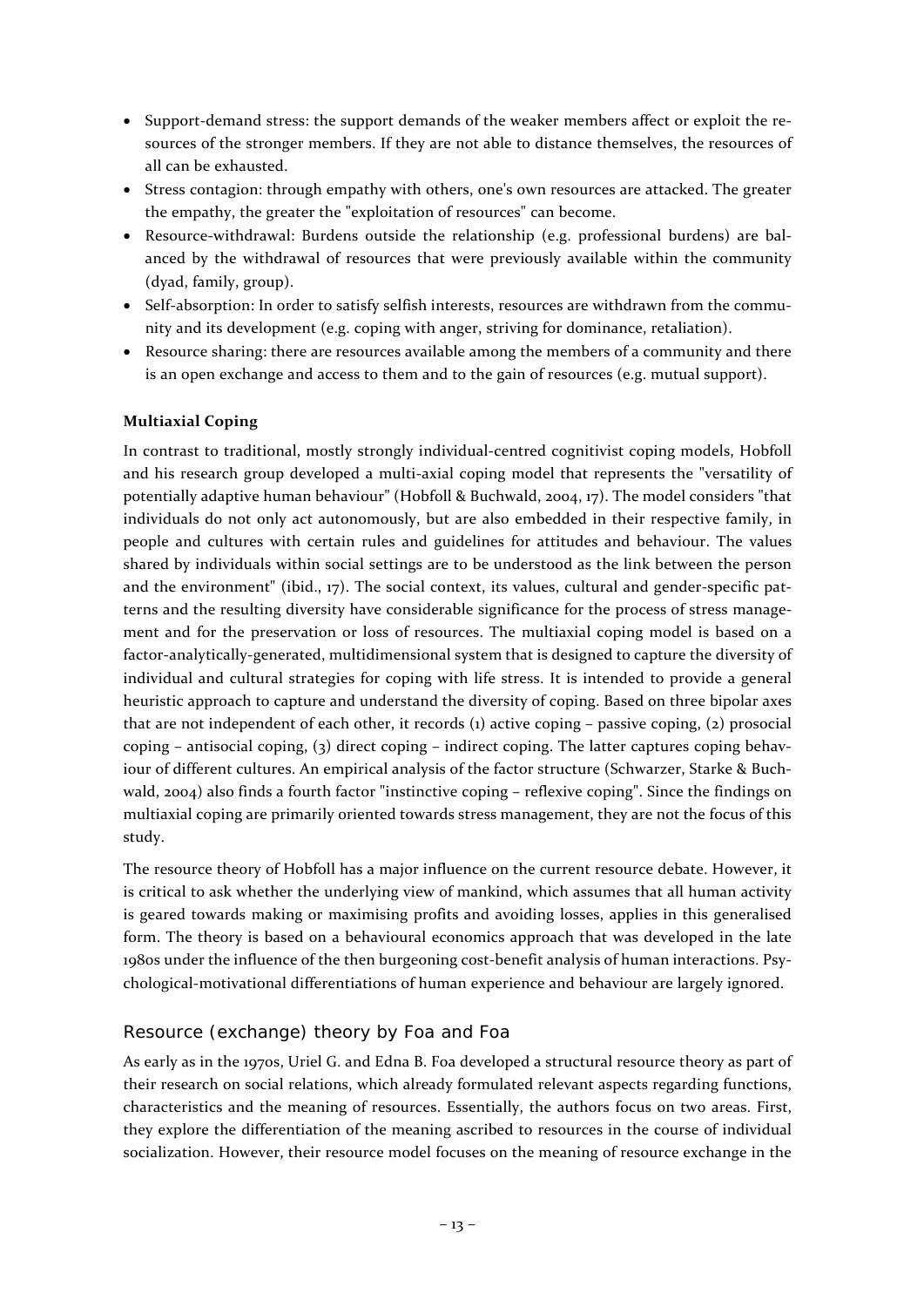context of social behaviour and interpersonal relationships, especially in couples. The theory thus also makes important contributions to the socio-psychological theories of social exchange and interpersonal behaviour.

#### **Basics**

The approach of Foa and Foa (1976) is based on the following basic ideas: Resources are acquired in the context of social exchange processes, and analogously, social relationships are characterized by the exchange of resources between the individuals involved. Exchange objects or characteristics gain their meaning and value as resources only through the subjective evaluation of the actors. The exchange of resources follows very specific rules which vary according to the class of the exchanged resource. Furthermore, the availability, lack, or loss of resources influence the subjective well-being and satisfaction of persons with their interpersonal relationships. In a somewhat simplistic conclusion, many individual and interpersonal problems could thus be reduced to the need for and availability of resources.

By resources, Foa and Foa (1976, 101) understand "anything that can be transmitted from one person to another". According to the authors, this definition is comprehensive enough to include various types and meanings of resources: "...to include things as different as a smile, a check, a haircut, a newspaper, a reproachful glance, and a loaf of bread (...). ..., some resources are more alike than others in terms of their meaning, their use, and the circumstances of their exchange" (quoted from Stangl, 1989, 308). The authors arrange resources into six classes: *Love* (affection, warmth, comfort, assistance), *services* (activities that affect others and usually involve work), *goods* (products, objects, materials), *money* (coins, currency, generally all symbolic gifts with exchange value), *information* (instruction, teaching, opinion, advice, enlightenment) and status (prestige, respect, prestige).

#### **Resource structure model**

The authors develop a specific resource structure model with the two orthogonal dimensions "*uniqueness*" and "*concreteness*". In the orthogonal field, they position the six resource classes in a



**Fig. 1:** Classification of resources in Foa & Foa. (Source: Foa & Foa, 1976, 102; Starke, 2000, 18), with modifications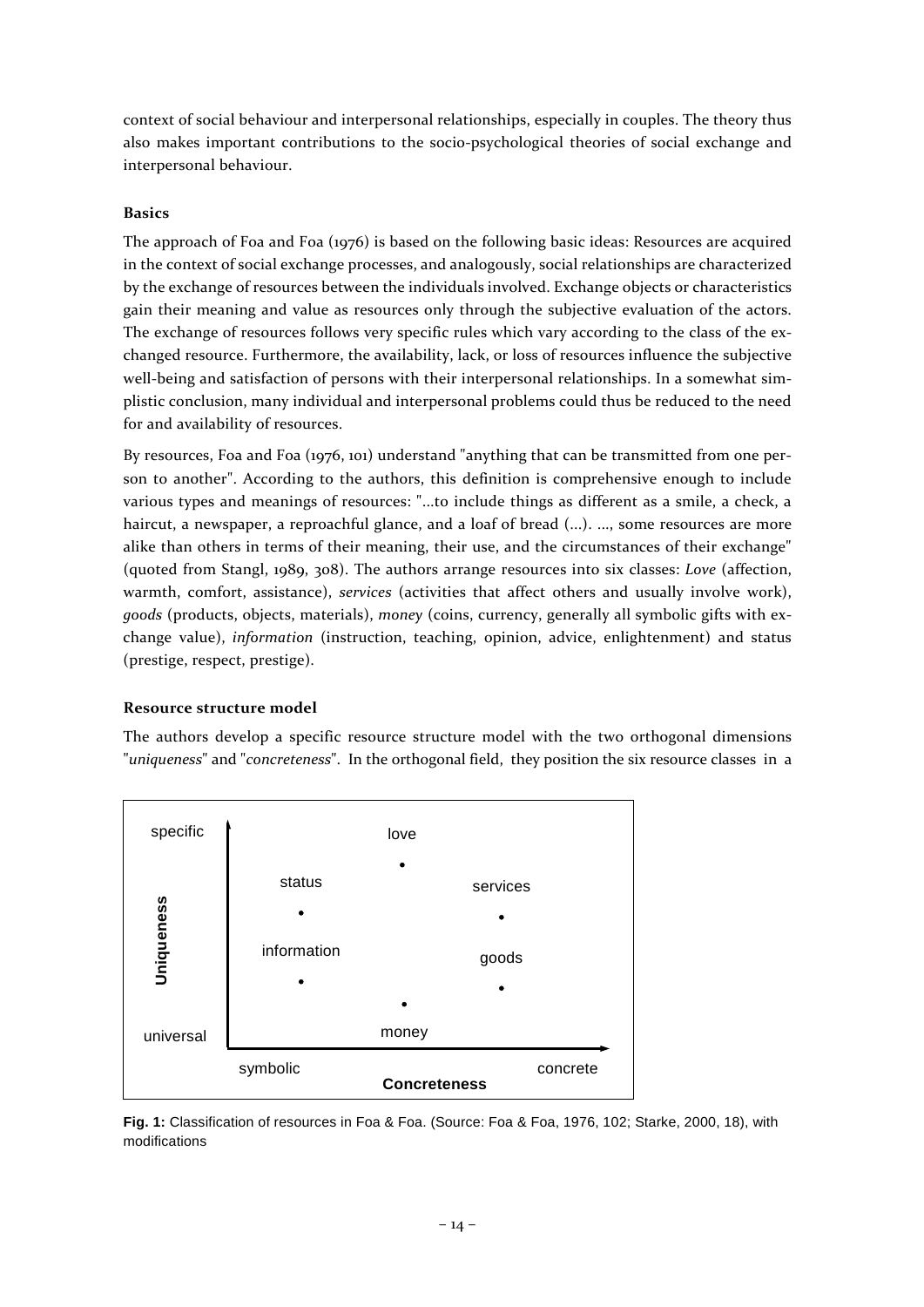circular arrangement according to the principle of similarity<sup>[8](#page-14-0)</sup> and according to their respective characteristics as to the dimension "uniqueness" (from universal to specific) and the dimension "concreteness" (from symbolic to physically concrete) (cf. Fig. 1).

The dimension "uniqueness" expresses how universal (e.g. money) or how specific a resource is (e.g. love is specific to a person), the dimension "concreteness" how concrete (e.g. handing out goods) or symbolic (e.g. communication of an examination result; verbal expression of love, affection) an exchange of resources is. This specific structural arrangement of resource categories and their relationship to one another has been confirmed in English and German empirical studies (see Starke, 2000).[9](#page-14-1)

According to Foa and Foa (1976, 101), the structural matrix provides the background for recording the connection between interpersonal behaviour and resource exchange in specific contexts (*environmental conditions*). Since the resource categories are structurally linked, they occur in certain configurations and frequencies during exchanges: In satisfactory (exchange) relationships, there is an exchange of resources that are similar or are close to each other in the resource space and are thus considered to be roughly equivalent. Exchanged resources should therefore preferably originate from the same category or from a category close to it in a circle or have the same or similar dimensionality (concreteness, uniqueness). Satisfactory exchange relationships thus follow the principle of equilibrium. On the other hand, those relationships whose resource exchange does not correspond to these characteristics are experienced as less satisfactory. It should be considered that in Foa and Foa resources are not objective but subjective quantities (in the sense of subjective attribution of meaning).

#### **Exchange processes**

l

Foa and Foa have examined the resource exchange processes in detail experimentally by taking the structural matrix into account, and have developed various theses from this, which express that the exchange takes place according to very specific rules, which vary according to the resource class (cf. also Starke,  $2000^{10}$ :

*Profit-loss perspective:* The use of resource categories is accompanied by typical profit and loss perspectives. The use of highly specific, unique resources results in less loss in the resource pool, usually even in an increase in resources, whereas the use of universal resources results in more loss in the resource pool. The use of affection / love is generally followed by a further increase in affection (resource gain). The use of money brings an exchange value, but the resource pool decreases in money and the exchanged goods also lose their stock or value (e.g. food or wear and tear).

<span id="page-14-0"></span><sup>8</sup> Foa and Foa (1976, 102f.) point out that – despite the selective positioning described above – the classification of resource classes must be understood rather as overlapping fields/sectors that are structurally connected.

<span id="page-14-1"></span><sup>9</sup> Stangl (1993) was also able to find a third dimension in Austrian samples, which he interprets as a materialistic vs. idealistic evaluation of resources.

<span id="page-14-2"></span><sup>&</sup>lt;sup>10</sup> It should be critically noted that the empirically investigated exchange processes were not recorded in concrete social situations, but only by means of retrospective self-descriptions using questionnaire procedures.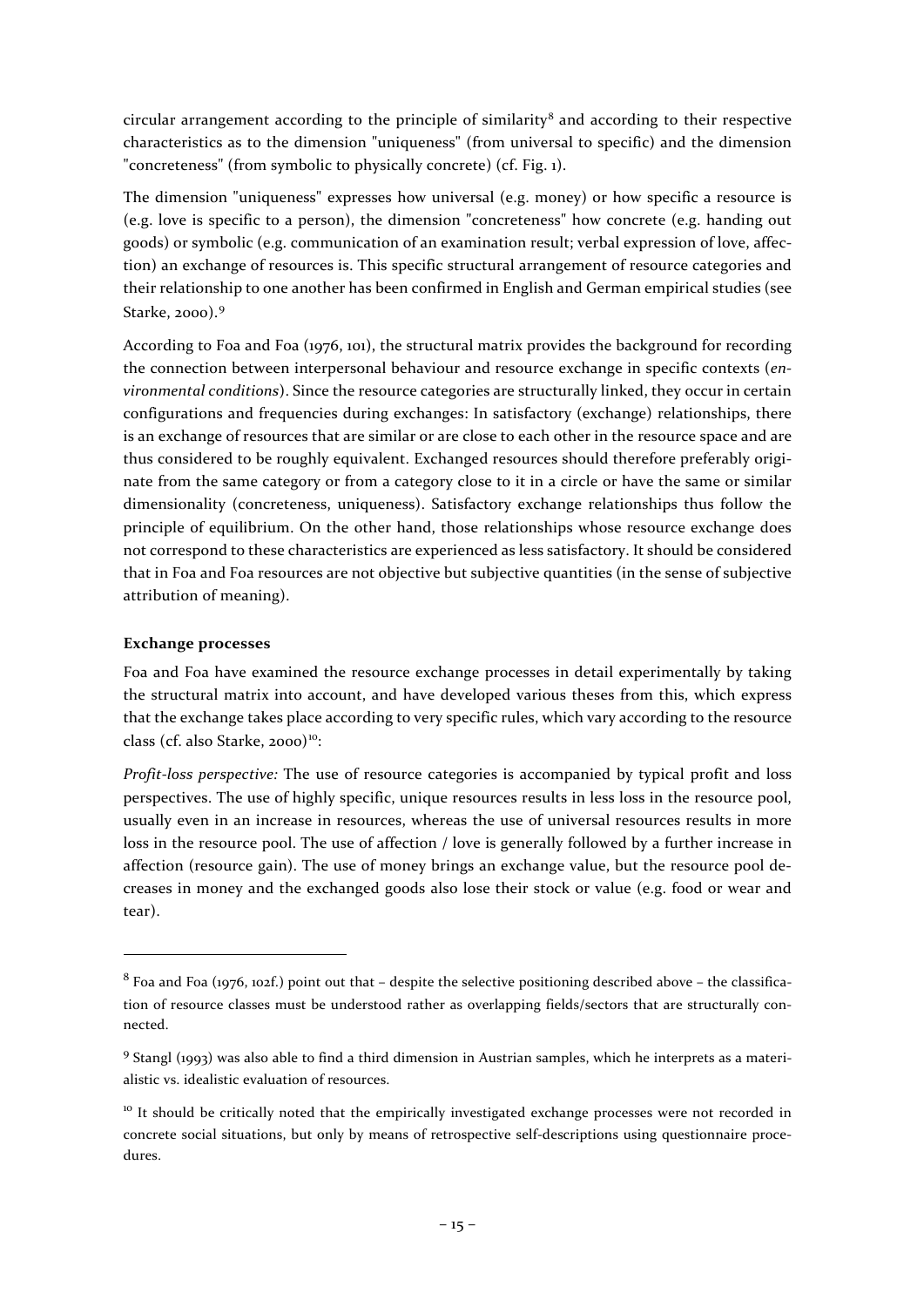- *Reciprocity:* The more specific a resource is, the more difficult it is to satisfactorily replace it with other categories of resources (e.g. love by money, status by money or goods). Universal resource categories, on the other hand, can be replaced by a variety of resources.
- *Awareness of the exchange partners and investment of time:* The more specific a resource is, the greater the degree of awareness between the exchange partners must be and the more time must be invested in the exchange. The more universal resources, the quicker the exchange and the easier for strangers to exchange.
- *Satisfaction-discontent:* The more discrepant the exchanged resource classes are, the more dissatisfaction with the resource exchange increases. This also applies to discrepancies in case of experienced resource gains as well as resource losses.
- *Readiness for exchange processes:* Gains in resources lead to an increased willingness to use them for further gains. When resource losses occur, exchange processes are primarily taken up with the aim of compensating for the losses. This has, for example, effects on the willingness to provide social assistance (Foa & Foa, 1976).
- *Emotional responses:* In the case of imminent loss of resources, anxiety occurs, the degree of which depends on the resource category (e.g. more fear of loss of status or of material loss). Loss of resources leads to frustration and aggression depending on the amount and individual value of the lost resources.
- *Context dependence:* The importance of an exchange resource depends on the context (e.g. age, biographical situation, socio-economic status, etc.).

## **Development of resource assessment**

The ability to grasp resources in their differentiated components of meaning and evaluation, both individually and culturally, is acquired in the course of the socialisation process and with the development of attachment in early childhood. In this development process, resources are increasingly perceived in their different meanings, from the specific to the universal, from the concrete to the symbolic, and also receive very individual differentiations of meaning and evaluation. These differentiations are not limited by parallel cultural ascriptions, but rather experience culturally typical limitations in the development process (see Stangl, 1989). Resources are thus not objectively determinable, but rather acquire their meaning only through the process of subjective interpretation against the background of cultural attribution of meaning and value, whereby this process, according to Foa & Foa (1976), takes place primarily within the framework of social interactions. In the mid-1980s, Edna B. Foa & colleagues expanded research on individual evaluation and meaning components into a theory of cognitive (emotional) structures ("Emotional Process Theory", Foa, E. B. & Kozak, 1986) and verified and further developed it in extensive empirical studies on the diagnosis and therapy of anxiety, depression, compulsive acts, and after traumatic events.

## <span id="page-15-0"></span>Systemic Requirements Resource Model (SAR Model) according to Becker

Within the framework of his health psychology research, Peter Becker (2006) developed a resource model which he calls the "systemic requirement resource model" (SAR model). In his basic assumptions, he refers in critical consideration to various approaches from stress management research (e.g. Antonovsky, 1990; Hobfoll, 1988, 1989; Lazarus, 1990) and continuations (e.g. MASH model according to Olsen & Stewart, 1991; Kupsch, 2006; Siegrist, 1998) and to the system-theoretical approach of Uexküll & Wesiack (1986). The focus is on the exchange of resources on the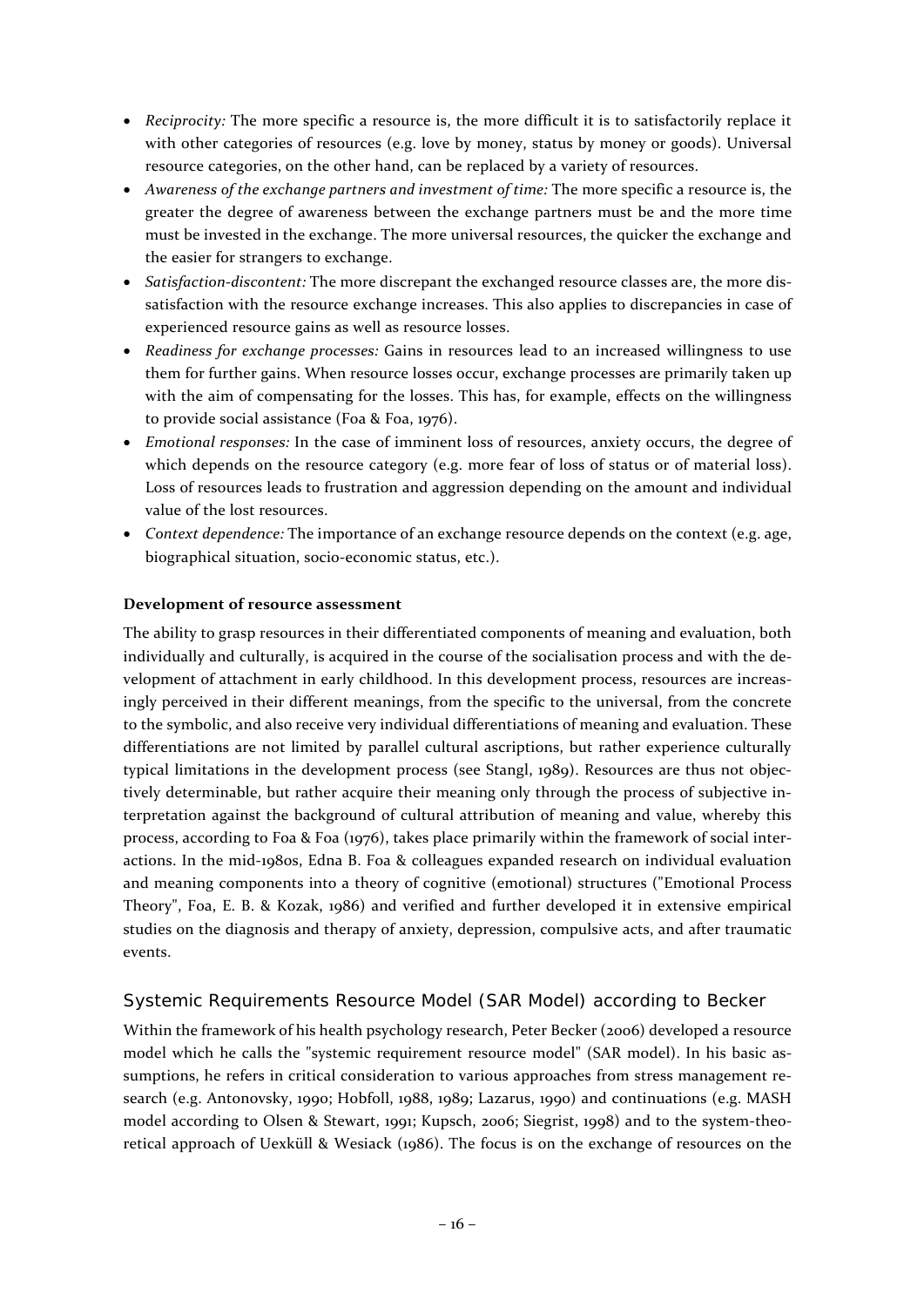different system levels.<sup>[11](#page-16-0)</sup> Thus, the interdependence of people and the environment in the accessibility, use and handling of resources is brought into focus. In particular, Becker focuses on the exchange of resources between persons / groups of persons and within the biopsychic system levels of the person himself. In the SAR model, the use of resources is understood as a prerequisite for coping with everyday as well as special life requirements and objectives and thus for the preservation of health.

Becker (2006, 133) understands resources as "means or individual characteristics that living systems or system elements can fall back on in case of need in order to cope with external or internal requirements with their help". The fundamental view is that "man ... is dependent on resources in the environment" (ibid.). In particular, Becker emphasises the close connection between individual health development and the appropriate satisfaction of basic psychological (and physical) needs (cf. Grawe, 2004; Klemenz 2012).

*Internal requirements* are, for example, personal goals, wishes and expectations regarding oneself, others or the environment, as well as the need or desire to fulfil innate or acquired physical and psychological needs. Internal requirements arise in particular when dealing with critical life events and in the phases of life transitions. *External requirements* mostly result from (a) the social environment, typically in the areas of education, work, partnership, family, within the framework of social group membership, in the neighbourhood and community, as well as from social and constitutional regulations, values and norms, (b) from the current phase of life with its typical developmental requirements, (c) as a result of the occurrence of critical life events, and (d) from the socio-economic living conditions (economic situation, status, living situation) and environmental living conditions (housing situation, "environmental pollution").

According to the underlying stress management models, a successful lifestyle, in general terms, is based on the successful management of burdensome conditions / stressors or external and internal requirements (cf. also Schubert, 2009; 2013). This also includes coping with the corresponding effects on personal emotions and behaviour. Against the background of these models, Becker (2006, 110) assumes that a person's state of health – and thus also his or her well-being and ultimately also everyday coping with life – depends on how well the person succeeds in coping with stressful external and internal demands by using his or her own and/or external resources (characteristics, means, aids). A health hazard thus arises when stressful demands are not sufficiently coped with; the effects can manifest themselves as destabilisation on a biological, psychological and social level. All in all, this requires the person affected to have his or her own and/or external  $(potential)<sup>12</sup>$  $(potential)<sup>12</sup>$  $(potential)<sup>12</sup>$  resources at his or her disposal and is able to handle them appropriately. If crucial resources or resources in abundant supply (and/or the possibilities for resource activation) are missing, this is to a large extent responsible for people's problems in coping with life and their health development. The SAR model thus focuses on the interaction (or transactional relationship) between the burdensome demands (stressors) and the resources that are available (and activatable) or not available (not activatable) at the different system levels to cope with these demands.

<span id="page-16-0"></span><sup>&</sup>lt;sup>11</sup> By system levels Becker (2006) understands physical and psychological subsystems in the personal system, in social systems of persons and in different environmental systems (areas of life) of varying complexity. Systems are organized hierarchically and are interrelated.

<span id="page-16-1"></span> $12$  The term "potential resources" follow the distinction made above between potential and capitalised resources. Since Becker does not make this distinction, it will not be used in the further description of his model.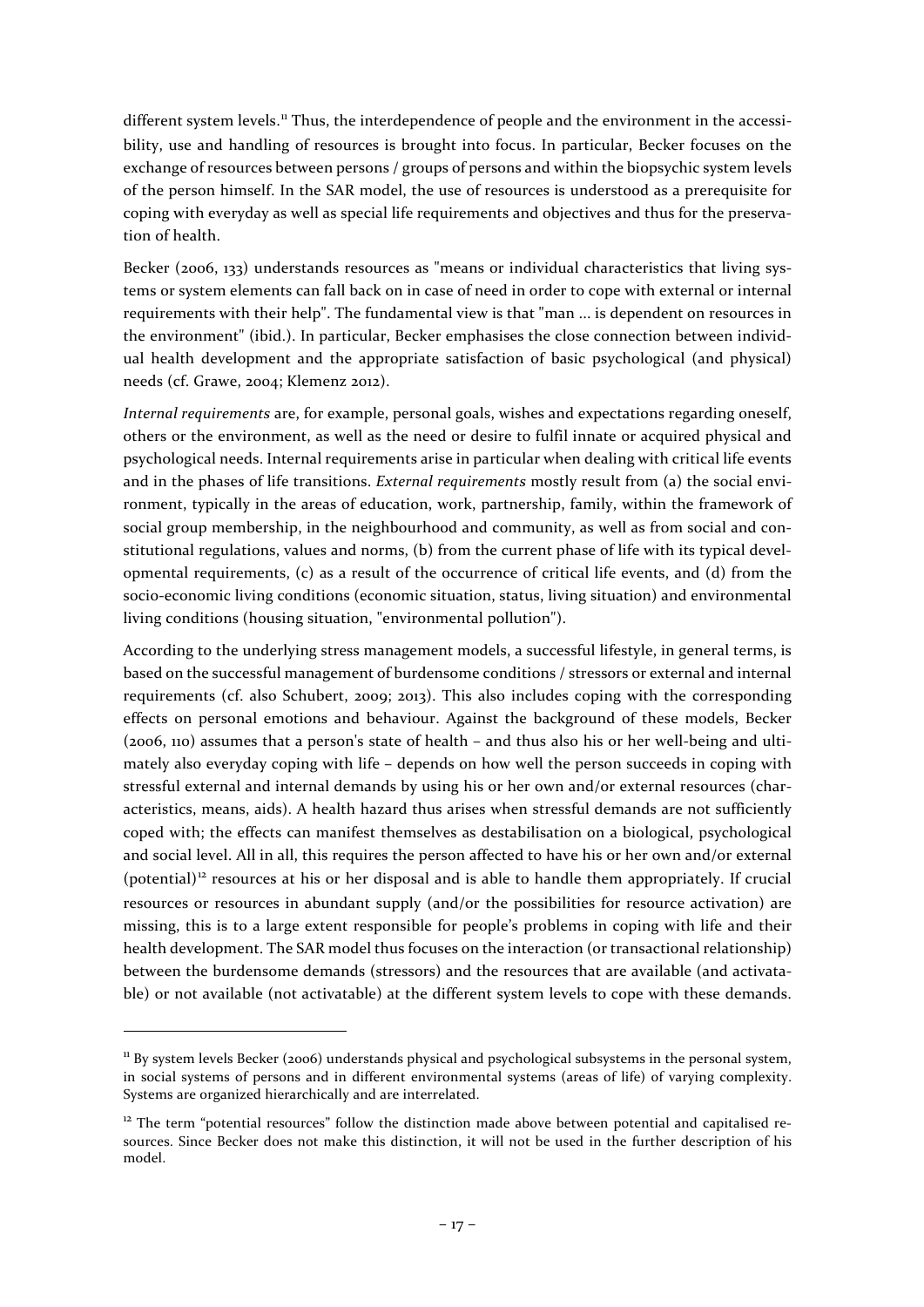The aspect of the activatability of resources is not explicitly emphasized by Becker at this point, but will not be disregarded here due to the distinction made above and its significance. Becker (2006, 137) only speaks of the necessity of having certain and appropriate internal resources in order to gain access to external resources.

## **Resource exchange**

In his concept of resource exchange, Becker refers to the theoretical background of the transactional person-environment interaction. He assumes that the individual and the social environment (e.g. persons, groups, cultural or governmental institutions) have reciprocal demands on each other and that, ideally, they enter into a mutual exchange of resources to satisfy these demands. For clarification, reference is again made to the initial consideration: In order to satisfy individual needs and objectives as well as to cope with external demands, man is dependent on resources from the environment (social relations and aids, institutional, material, natural aids, means and circumstances) in addition to the use of his own resources. According to Becker (2006, 184), important resources are "primarily provided by other people. Since this generally applies to the way people lead their lives, "there are mutual dependencies and influences between people: The individual human being becomes a system element within superior supra-systems. People make demands on each other and enter into an exchange of resources. In the case of satisfying social interactions, mutual demands are met by the mutual provision of resources" (ibid.). There is an exchange of resources between individuals as well as within communities and between them. The exchange of resources with larger social or environmental systems is shown by Becker via the concept of supra-systems, but is not pursued in detail.

However, it is not sufficient to have only (potential) external or internal resources available for an appropriate response to requirements. According to Becker (2006, 137), a person must have certain and appropriate internal (personnel) resources in order to gain access to external resources and then to handle and use them appropriately and positively (whereby potentials first become activated resources, cf. the discussions above). Here there is close agreement with the view of Antonovsky (1997) on the central importance of the personal resource "sense of coherence" for the handling and utilisation of environmental resources. Making only external potential resources available is hardly or not effective for the successful management of life requirements and for the development and preservation of health without the use of adequate personal resources.

# <span id="page-17-0"></span>The theory of capital types according to Bourdieu

Even if Pierre Bourdieu does not use the word resource in the title of his theory of capital types, it must be considered the most important sociological resource theory, since many empirical studies and theoretical approaches to resources refer to his theory (e.g. Knecht, 2010; Drilling, 2012; Hanesch, 2012). In an investigation of the reproductive mechanisms of social inequality, Bourdieu, (1992 [1983]) addresses the accumulation of different types of capital as the mechanism that can secure an advantageous position in society in the long term and make it "inheritable" to subsequent generations. In this context, social and cultural capital seem to be equally important to him alongside economic capital (Bourdieu, 1992, 50f.).

By *economic capital* he understands all those resources that are "directly and immediately convertible into money" and "are particularly suitable for institutionalization in the form of property rights" (Bourdieu, 1992, 50). This means money, goods, real estate, etc. that can be bought and sold.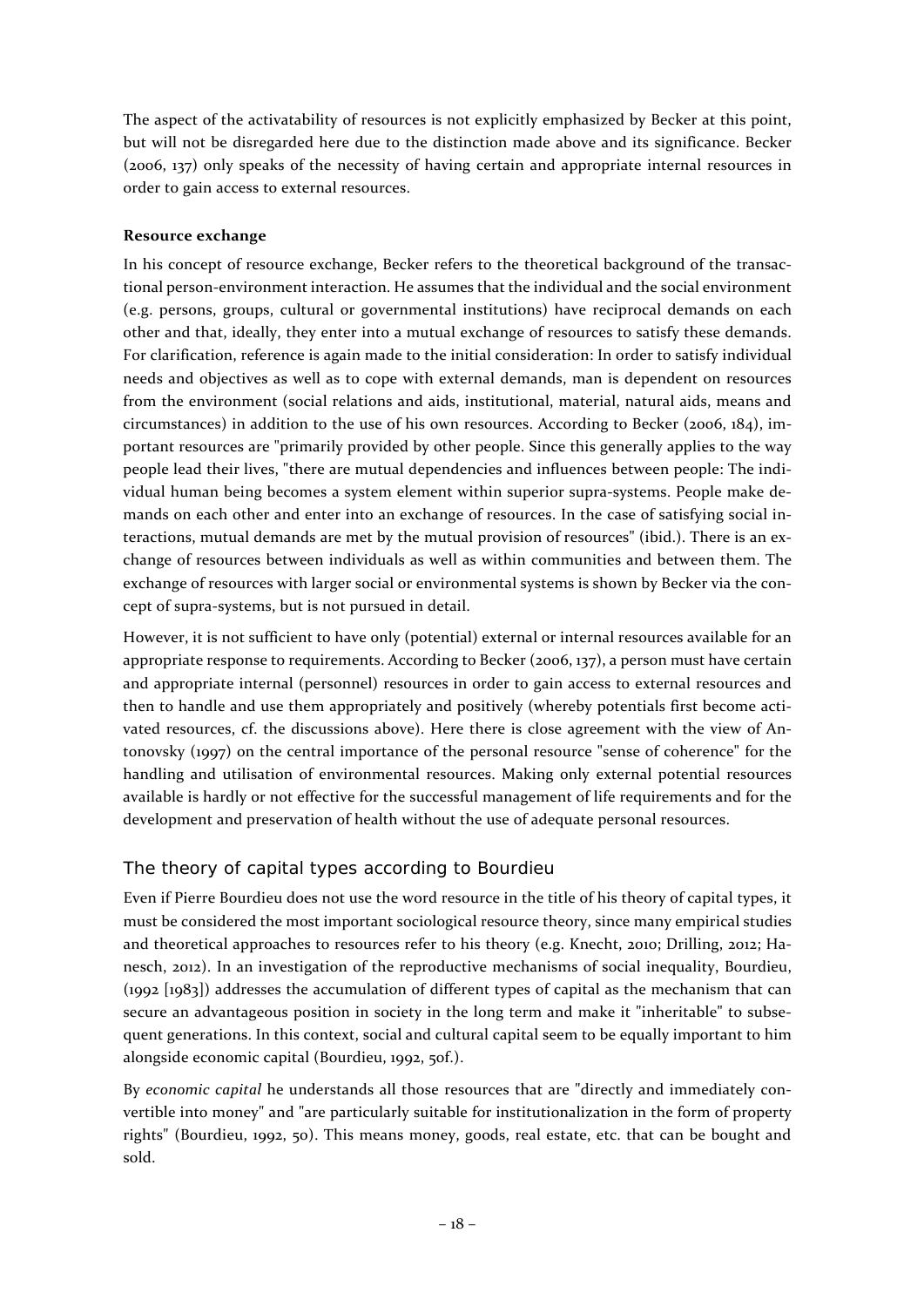Bourdieu distinguishes three forms of *cultural capital*: it may exist in an internalized, incorporated state, in an objectified state or in an institutionalized state. Cultural capital in the incorporated state consists of internalized knowledge, education, skills and attitudes and is "fundamentally body-bound" (ibid., 55). Acquiring it, i.e. incorporating it, costs time and energy; this ensures its long-term scarcity. For what some have learned in their families during their childhood – or "only learned in passing" – others will not be able to catch up with later. The "cultural capital is mainly passed on in the family, ... it also depends ... on how much useful time ... is available in the family of origin to enable the cultural capital to be passed on ...". (ibid., 72). Cultural capital in an objectified form includes cultural goods such as books, sound carriers or paintings. In principle, they are transferable, but their appropriation requires time, as with cultural capital in the incorporated state. By cultural capital in the institutionalized state, Bourdieu understands state-recognized degrees and titles that, once acquired, relieve their bearer of the burden of proving that he has actually accumulated cultural capital (ibid., 61).

By *social capital* Bourdieu understands the "totality of current and potential resources associated with the possession of a permanent network of more or less institutionalized relationships of mutual knowledge or recognition" (ibid., 63). "The amount of social capital that the individual possesses depends ... on the extent of the network of relationships that he can actually mobilize, as well as on the amount of capital (economic, cultural or symbolic) possessed by those with whom he is related" (ibid., 64). Thus, social capital takes on a similar meaning to economic capital: "...the network of relations is the product of investment strategies that are directed, consciously or unconsciously, towards the creation and maintenance of social relations that sooner or later promise immediate benefits" (ibid., 65). The types of capital are thus resources that the individual uses for himself. Bourdieu emphasizes that the various types of capital can be transformed into one another, but only at the cost of transformation work. This transformability interests him primarily from the point of view of personal investment strategies (cf. Bourdieu, 1992, especially pp. 52 and 65).

Regarding psychological theories, however, he takes a different perspective: His aim is to show how social inequalities are consolidated and passed on to the next generation. The processes taking place in this process are mainly unconscious. Bourdieu, however, does not describe these processes in (social) psychological categories, but with a sociological terminology (see Bourdieu, 1992; 1987; Bourdieu & Passeron, 1985). The concept of habitus in particular represents a transformation of psychological features into a sociological theory (Zander, 2010).

His theory is also special in that the subjective component is incorporated into the theory via a "social or socialized subjectivity". The value of a cultural capital, e.g. how much a certain degree in a certain subject is worth or how a certain habitus is to be seen, can only be determined by an evaluation that is subjective, but is clarified on a social level. There is a fight for such value attribution and the powerful have more chances to assert their views.

## <span id="page-18-0"></span>Resource theory according to Knecht

Although the resource theory of Alban Knecht (2010; 2011; 2012b) is based on Bourdieu's capital theory, it extends it by three aspects: Firstly, it looks at a wider range of resources, secondly, it focuses on the transformation of resources into other resources, and thirdly, it has a socio-political superstructure that shows the extent to which the individual resource situation is (co-)determined by socio-political interventions. Knecht (2010, 70) understands resources to be everything "that a person can contribute in order to secure his survival and pursue his goals". Accordingly, he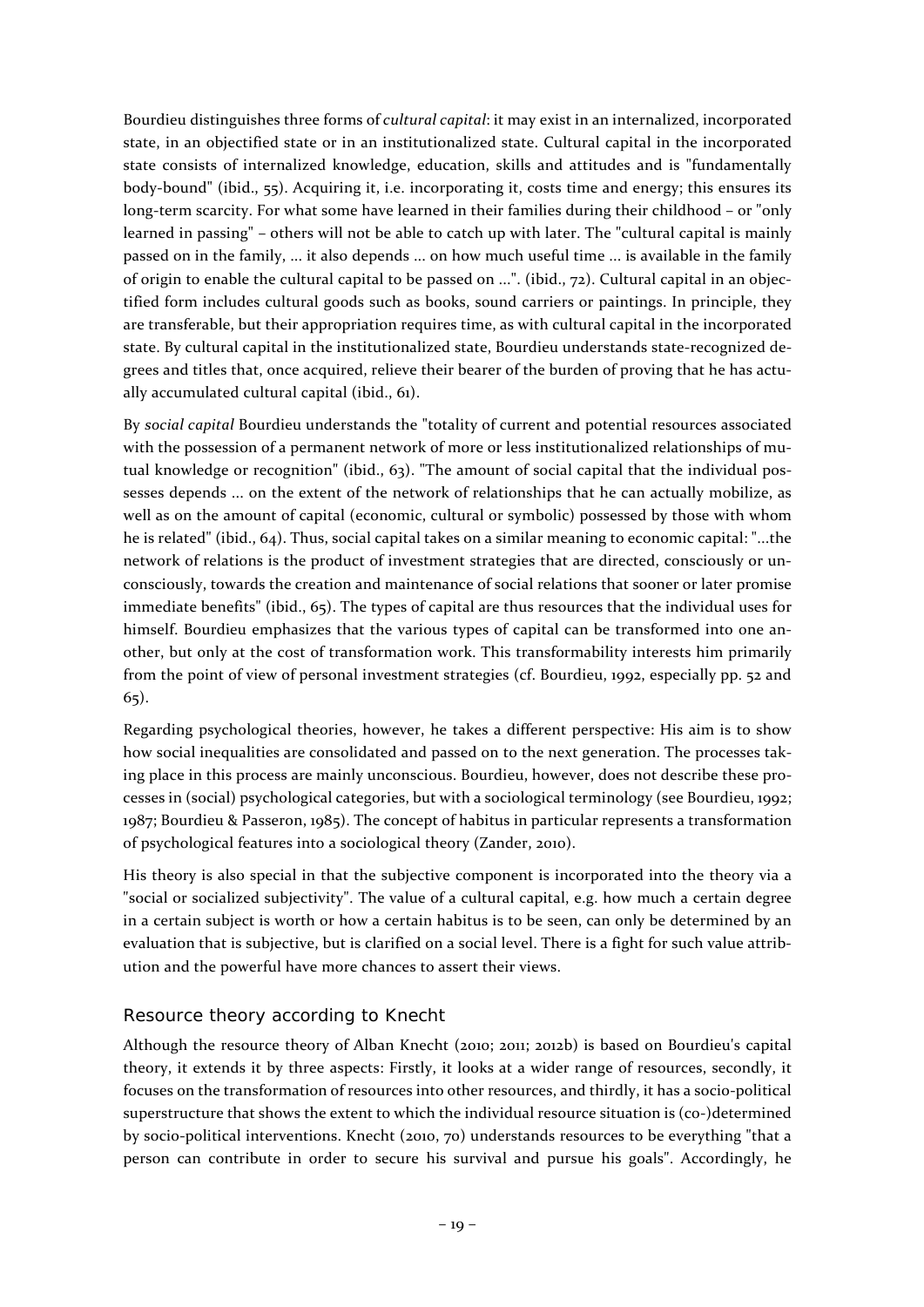introduces – in addition to income, education and social networks as equivalents to the Bourdieu capital types – also mental resources, health and time as socially unequally distributed resources. Knecht understands mental resources as a summary of the (mental) possibilities for action, which are described by psychological concepts such as motivation, self-esteem, internal control convictions, self-efficacy expectations, sense of coherence or identity-relevant resources (ibid., 247). Empirical studies, e.g. from poverty research and social epidemiology, show that mental resources and health in particular are also socially unequally distributed.

The endowment with different resources correlates strongly, which is related to the special importance of transformation. Thus, differences in health – and more generally in health opportunities and also in life expectancy – can be statistically attributed not only to differences in income, but also to differences in education and social networks (Knecht, 2010, 96f.) Income, education and social networks are thus transformed into health. The reference to a bio-psycho-social understanding (e.g. Uexküll & Wesiack, 1986) also underlines the special importance of transformations: For example, socially caused problems like unemployment can have psychological consequences (depression, impairment of self-esteem), which in turn can have health consequences. Sen (2000, 51f., 94f.) describes the significance of a resource for the development and generation of other resources as "functional", as opposed to the "intrinsic" significance that a resource has for human beings themselves. It is also the functional meaning of resources that leads to the "spiral of loss" described above by Hobfoll (1989, 511).

In the course of life, the different resources have different meanings and effects. Educational differences indicate that later opportunities to earn substantial income may be impaired as early as in childhood (Knecht, 2010, 274 et seq.). By contrast, income is the most likely indicator of the availability of additional resources in middle age. In the health sector in particular, a lack or shortage of resources has considerable negative effects. An accumulation of (current or chronic) multiple burdens in the course of life is very likely to lead to health impairments. This has been impressively demonstrated for stratum-specific burdens or for the stratum-specific accumulation of bur-dens that lead to a highly reduced life expectancy of disadvantaged social strata.<sup>[13](#page-19-0)</sup>

Compared to Bourdieu's capital theory, Knecht's resource theory differs in one more point. While Bourdieu focuses on the importance of resources as accumulateable types of capital for maintaining social differences in society, Knecht emphasizes a different mechanism: The state or welfare state "allocates" different resources to different population groups, for example in the form of education, health and social policy, and can thus influence the social structure and social stratification of society. It thus has the possibility of eliminating or emphasising differences in resource allocation and – more generally – in social differences. Even if the welfare state often proceeds according to the Matthew principle ("To those who have, more will be given."), this resource theory of the welfare state appears less deterministic than Bourdieu's theory of types of capital, because it reveals the basic influenceability of inequality structures (see Knecht, 2012b).

Knecht (2012a; 2010) also discusses the connection between resource theory and the capability approach of Amartya Sen (e.g. 2000). On the one hand, it is shown that the importance of the institutional level remains diffuse in the capability approach. Although conditions of freedom are defined on a political level, the significance of (socio-political) institutions on a meso-level is not

<span id="page-19-0"></span> $13$  On stratum-specific life expectancy see e.g. Sen, 2000, Mielck, 2000 and on the relationship between resources and life expectancy see e.g. Knecht, 2010, 74f.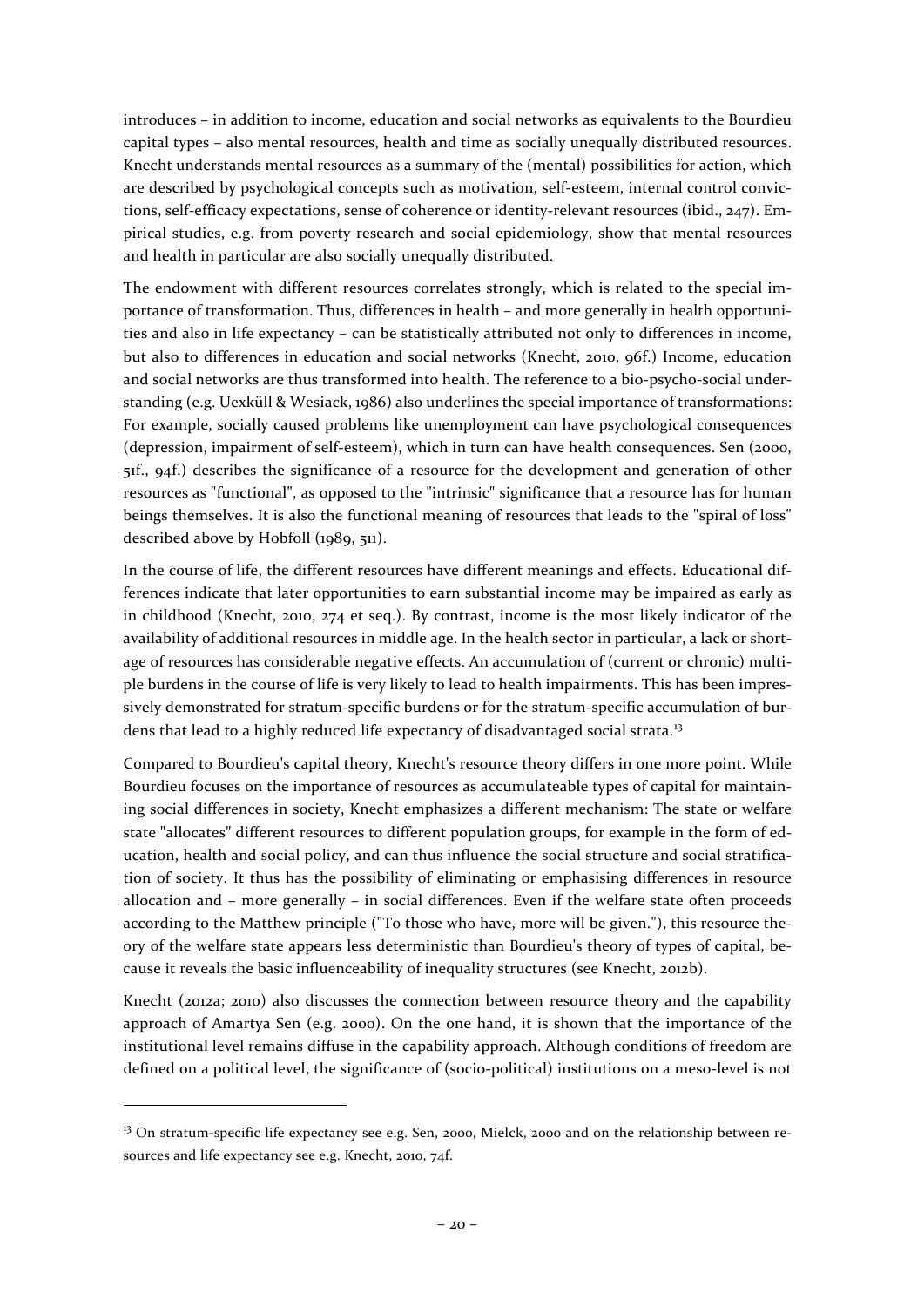discussed. This is where resource theory can concretise the capability approach (Knecht, 2010; 2012a). However, this also applies to the significance of health. Sen argues partly on the basis of health inequalities and social-epidemiological data, but he does not consider the underlying mechanisms; they are central to resource theory (Knecht, 2011; 2010). In particular, the reference to a bio-psycho-social world view and salutogenesis can provide more clarity here (Schubert F.-C., 2012; Keupp, 2012; Knecht et al., 2014).

# <span id="page-20-0"></span>4. Summary comparison of resource theories

Although the psychological resource theories presented have different focuses in detail, they are all three based – with varying degrees of differentiation – on a comparable background concept, i.e. the transactional interrelation between person and environment (person-in-environment)<sup>14</sup>. The resources contained in both systems, person and environment, are equally important and influence each other with beneficial or detrimental effects. Personal resources provide access to environmental resources, which in turn may enhance or degrade a person's resources. Lack of resources, inadequately developed or unnoticed, impairs access to and use of other resources in the environment as well as the person's own. The central statement of the models of Hobfoll (1989) and Becker (2006) is that a provision or availability of resources or an improvement in the accessibility of resources are the conditions for successful life management and health maintenance. However, their availability alone is not sufficient. There is a lack of differentiated statements on the resource exchange process and on the activation of resource potentials, i.e. statements on the individual and interactive handling of access to resources on the basis of a transactional personenvironment process. Like Antonovsky (1987), Becker (2006) points out that access to, handling and use of environmental resources can only succeed if adequate human resources are available. It can be concluded from the available theories that the existence and appropriate activation of individual resources are significant, if not central prerequisites for the handling of resources in the sense of Bourdieu's types of capital, as well as for coping with resource threats or (internal and external) requirements. Here the resource of education is of decisive importance as well as those psychological resources that are primarily conveyed through positive socialization and educational processes (Klemenz, 2012). Furthermore, it can be assumed that cultural and individual values have an important moderating function in the management of resources.

In some respects, the theories of Hobfoll (1989) and Becker (2006) have a comparable theoretical basis, a general stress management approach, from which they derive their specific resource theories. The individual experience of strain and stress results, among other things, from the perception of environmental events. For Hobfoll, these are associated with the perception of resource threats, for Becker with the perception of stressful demands. According to both concepts, resources must be used to cope with them. Becker achieves the necessary conceptual expansion and differentiation by placing the internal (individual) requirements on an equal footing and, in addition, by formulating the exchange of requirements and resources on the different person-environment system levels. A simpler conception is found in Foa and Foa (1976; 1980) where burdens arise from the unfulfilled need for or the non-availability of resources, from resource losses and from discrepancies in the exchanged resource classes.

<span id="page-20-1"></span><sup>&</sup>lt;sup>14</sup> Environment is to be understood in a socio-ecological sense, as interpersonal and social, cultural, sociopolitical, socio-economic, legal-institutional, physical-technical and biological environment.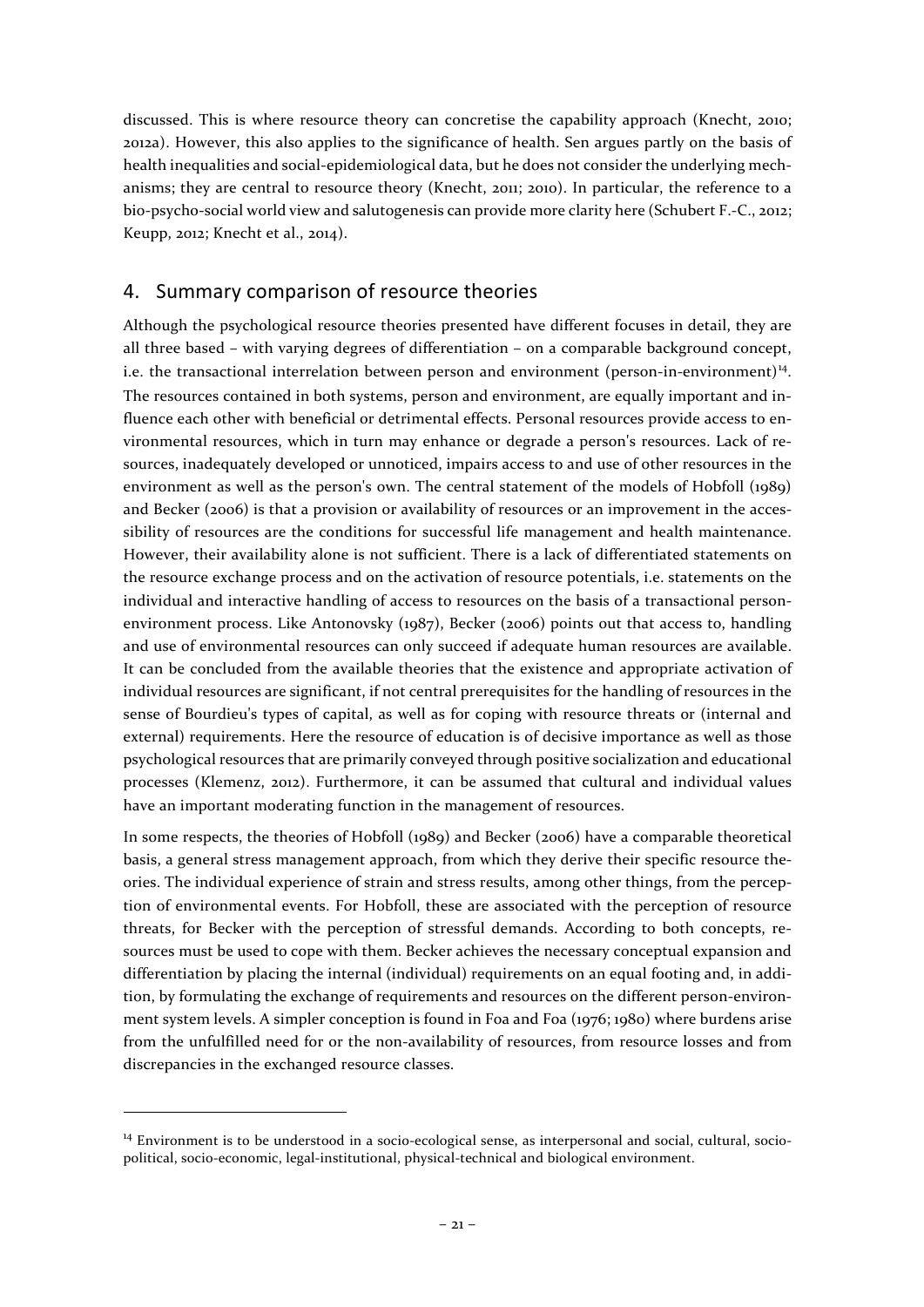Furthermore, all three psychological theories formulate the great importance that the (socio-ecological) socialisation process and the social and cultural environment have for the perception and evaluation of resources, for resource exchange and the way resources are used. Conversely, Foa and Foa as well as Hobfoll express that a disturbed socialisation process impairs the abilities to perceive, distinguish and value resources. This aspect is pursued more decidedly in Becker's SAR model, based on the research of Grawe (2004).

A further interesting aspect is the different processing of the factor time. Although Foa and Foa recognize that time enables the exchange of resources, they do not consider time as a resource in itself. For Hobfoll, however, time is an important resource that is needed to increase resources, ward off resource threats and compensate for losses that have occurred.

In Bourdieu's capital theory (1992) only the three types of capital, i.e. economic, cultural and social capital are considered as resources, whereby cultural capital exists in three forms. This categorization corresponds to his interest in considering resources in terms of their usability as a status category. Bourdieu addresses psychological categories as incorporated cultural capital or as habitus (Zander 2010, El-Mafaalani & Wirtz, 2011). The resource theory of Knecht (2010) extends the Bourdieu categories by the three categories of psych(olog)ical capital, health and time. Here, too, the inequitable distribution of these resources is at the forefront. Knecht stresses that these additional resources can also be transformed into other resources: The consideration of the expanded resource spectrum thus allows us to examine further mechanisms of maintaining social inequality. The inclusion of health also makes it possible to integrate the findings of social epidemiology and public health research and thus to address the functioning and significance of health promotion and prevention. The theory focuses on the welfare state as a provider of resources (Knecht, 2010; 2012).

The presented psychological and sociological theories prove to be very different regarding the consideration and recording of resources. In clear contrast to the individual-oriented approach, which is usually found in psychology (Keupp, 2003, 556f.), the approaches presented here are strictly oriented towards the mutual (transactional or systemic) relationships between the person and the (mostly social) environment and their effects on resource conservation and coping with stress. The sociological approaches focus on the structural inequality of resource distribution at the macro level, whereas this perspective is not or only partially taken up in psychological resource theories (cf. the COR theory of Hobfoll, 1989). From the macro-perspective of sociological theories, they neglect the importance of the unequal endowment with individual resources, such as genetic or dispositional constitution, intelligence, self-image and self-esteem, optimism, conviction of effectiveness, etc. The socially unequal distribution of stressful events, of the experience of stress and of resource management for coping with stress (coping) is also formulated and pursued in a much more differentiated manner in the psychological theories of Hobfoll and Becker<sup>[15](#page-21-0)</sup>. In the sociological theories of Bourdieu and Knecht, the exchange with other people is addressed in a relatively abstract way in the form of social capital and less in categories of individual, interpersonal or environmental perception and the experience and behaviour related to it. In both theories, social capital, which is actually an interpersonal category, is considered relatively easily

<span id="page-21-0"></span><sup>&</sup>lt;sup>15</sup> In sociological terms, the impacts are measured in terms of the fewer resources available, or they fall into the "environment" category. A sociological concept that particularly addresses pressures is that of vulnerability (see e.g. Knecht, 2014).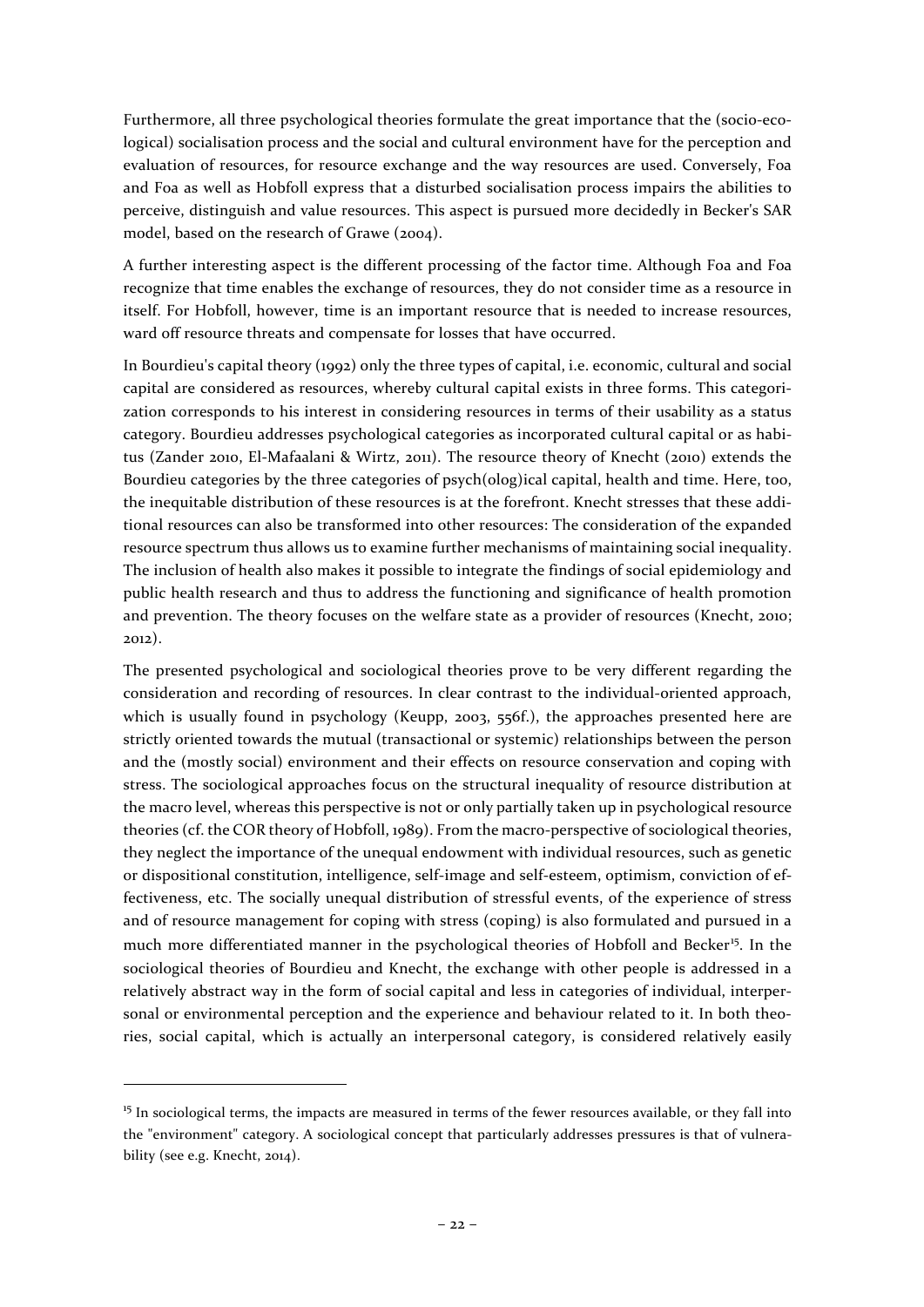allocatable or attributable to the individual. Particularly with regard to the discussion above about the significance of personal resources for the exchange, use and handling of resources, this aspect appears to be given too little consideration in Bourdieu's theory, or – in relation to the structural contexts – to be even ignored. In the capital theory of Bourdieu, inequality (e.g. also that of skills and opportunities for development) is not attributed to the person, but ultimately again and again to sociological categories, to external circumstances and to political and social processes, which in turn maintain this inequality. The complex interactive interplay of resource conditions, resource perception and resource handling of the person him/herself and of his/her environment (resource transformation and resource transaction) is focused at best on the aspect of transformation work and the "investment strategies" it contains.

On the other hand, by including aspects of social inequality, psycho-social resource theories would be expanded in a way appropriate to the subject matter, e.g. by investigating and acknowledging inequitable access to environmental resources (property, education) as a cause of inequality of mental resources. Social support that people provide to each other also depends in many ways on the social status of the person providing help and on his or her social networks. Bourdieu has addressed this connection and it has now been confirmed many times by network research (e.g. Gross & Jungbauer-Gans, 2012; Straus, 2012). Keupp (2003; 2012; Keupp et al., 2006) discusses the structurally unequally distributed chances and opportunities to develop individual resources from the perspective of identity development and the social conditions for the development of identity capital. In the standard works of psychology (with the exception of some sub-disciplines such as community psychology, developmental life course research and, to some extent, educational psychology), the structurally unequally distributed chances of human development and lifestyle are surprisingly seldomly made a subject of discussion. On the other hand, they form an important theoretical and at the same time practical foundation in transdisciplinary social work.

# <span id="page-22-0"></span>Literature

- Antonovsky, A. (1987): *Unraveling the mystery of health. How people manage stress and stay well.* San Francisco: Jossey-Bass.
- Antonovsky, A. (1990): Personality and health: Testing the sense of coherence model. In: Friedman, H. S. (ed.): *Personality and disease.* pp. 155–177. New York: Wiley.
- Antonovsky, A. (1997): Salutogenese. Zur Entmystifizierung der Gesundheit. Tübingen: dgvt.
- Becker, P. (1998): Die Salutogenesetheorie von Antonovsky: Eine wirklich neue, empirisch abgesicherte, zukunftsweisende Perspektive? In: Margraf, J., Siegrist, J. & Neumer, S. (eds.): *Gesundheits- oder Krankheitstheorie? Saluto- versus pathogenetische Ansätze im Gesundheitswesen.* pp. 13–25. Berlin: Springer.

Becker, P. (2006): *Gesundheit durch Bedürfnisbefriedigung.* Göttingen: Hogrefe.

- Bourdieu, P. (1987): *Die feinen Unterschiede. Kritik der gesellschaftlichen Urteilskraft.* Frankfurt/M. Suhrkamp *[English edition (1984): Distinction: A Social Critique of the Judgement of Taste; French edition (1979): La distinction: Critique sociale du jugement)*
- Bourdieu, P. (1992): Ökonomisches Kapital Kulturelles Kapital Soziales Kapital. In: ders.: *Die verborgenen Mechanismen der Macht.* Schriften zu Politik & Kultur, Bd. 1. pp. 49–79. Hamburg: VSA. [English version: (1986): The forms of capital. In: Richardson, J. (ed.): *Handbook of Theory and Research for the Sociology of Education.* New York: Greenwood.
- Brandstätter, J., Meiniger, C. & Gräser, H. (2003): Handlungs- und Sinnressourcen: Entwicklungsmuster und protektive Effekte. *Zeitschrift für Entwicklungspsychologie und Pädagogische Psychologie,* 35(1), pp. 49– 58.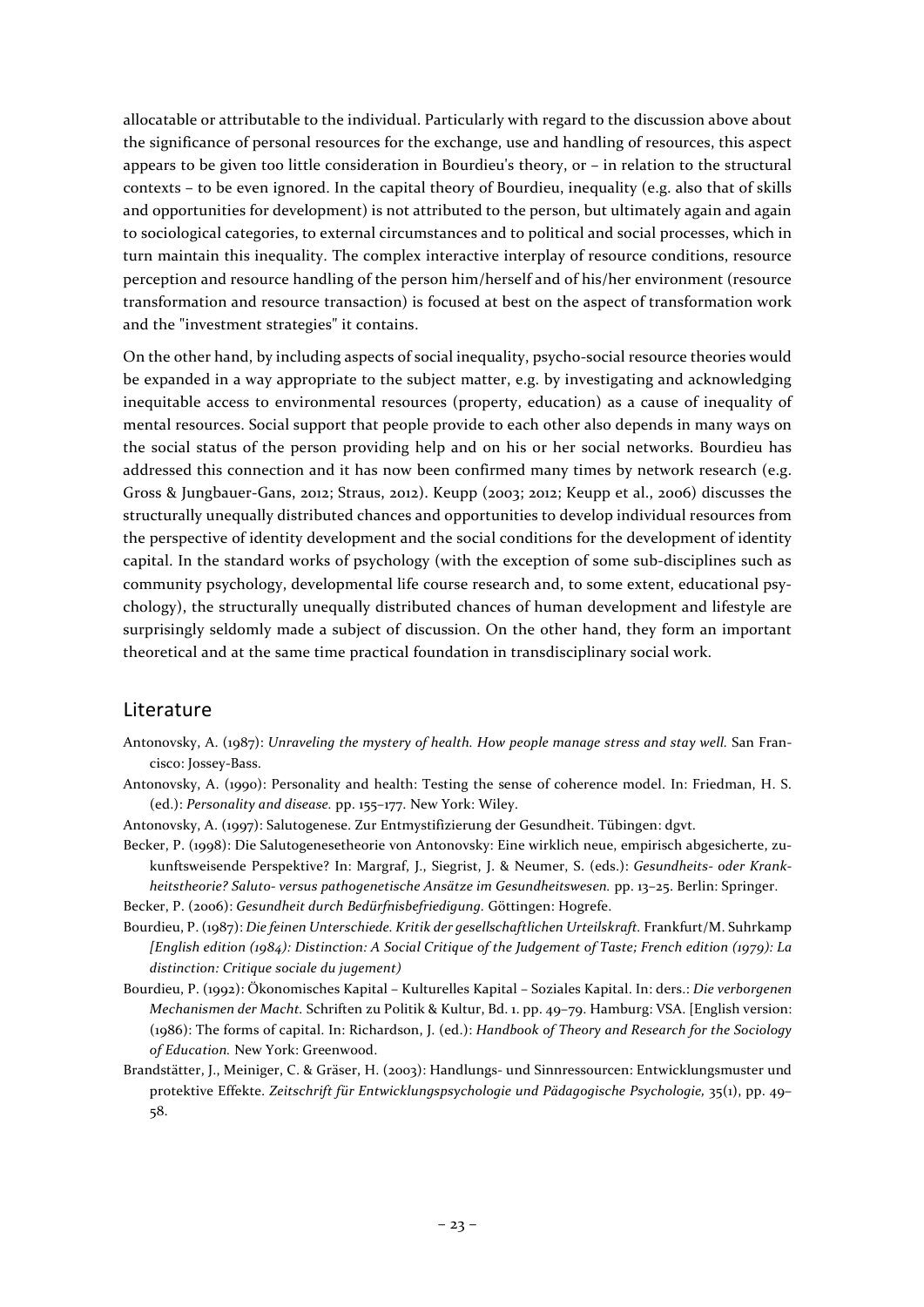- Buchwald, P. (2004): Verschiedene theoretische Modelle gemeinsamer Stressbewältigung. In: Buchwald, P., Schwarzer, C. & Hobfoll, S. E. (eds.): *Stress gemeinsam bewältigen. Ressourcenmanagement und multiaxiales Coping.* pp. 27–42. Göttingen: Hogrefe.
- Buchwald, P., Schwarzer, C. & Hobfoll, S. E. (eds.) (2004): Stress gemeinsam bewältigen. Ressourcenmanagement und multiaxiales Coping. Göttingen: Hogrefe.
- Bünder, P. (2002): *Geld oder Liebe? Verheißungen und Täuschungen der Ressourcenorientierung in der sozialen Arbeit.* Münster: LIT.
- Diener, E. & Fuijta, F. (1995): Resources, personal strivings, and subjective wellbeing: A nomothetic and idiographic approach. *Journal of Personality and Social Psychology,* 68, pp. 926–935.
- Drilling, (2012): Young Urban Poor: Ressourcenausstattung und Tauschbedingungen im transformierenden Wohlfahrtsstaat. In: *Knecht & Schubert (2012), pp.* 157–171.
- El-Mafaalani, A. & Wirtz, S. (2011): Wie viel Psychologie steckt im Habitusbegriff? Pierre Bourdieu und die "verstehende Psychologie". *Journal für Psychologie,* Vol. 19, I. 1. Online: [https://www.journal-fuer-psy](https://www.journal-fuer-psychologie.de/index.php/jfp/article/view/22)[chologie.de/index.php/jfp/article/view/22.](https://www.journal-fuer-psychologie.de/index.php/jfp/article/view/22)
- Eppel, H. (2007): *Stress als Risiko und Chance. Grundlagen von Belastung, Bewältigung und Ressourcen.* Stuttgart: Kohlhammer.
- Feger, H. & Auhagen, A. E. (1987): Unterstützende soziale Netzwerke: Sozialpsychologische Perspektiven. *Zeitschrift für Klinische Psychologie,* 16, pp. 353–367.
- Fengler, Janne & Fengler, Jörg (2012): Förderung der Ressource Bildung in der Sozialen Arbeit. In: *Knecht & Schubert (2012),* pp. 238–251.
- Flückiger, C. & Wüsten, G. (2008): *Ressourcenaktivierung. Ein Manual für die Praxis.* Göttingen: Hans Huber.
- Foa, U. G. & Foa, E. B. (1976): Resource theory of social exchange. In: Thibaut, J. W., Spence, J. T. & Carson, R. C. (eds.): *Contemporary topics in Social Psychology.* Morristown, N. J.: General Learning Press.
- Foa, E. B. & Foa, U. G. (1980): Resource Theory: Interpersonal Behavior as Exchange. In: Gergen, K. J. & Greenberg, M. S. & Willis, R. H. (eds.): *Social Exchange: Advances in Theory and Research.* Plenum, New York. pp. 7–94.
- Foa, U. G., Converse Jr., J., Törnblom, K. Y. & Foa, Edna B. (eds.) (1993): *Resource theory: Explorations and applications.* San Diego a. o..: Academic Press.
- Foa, E. B. & Kozak, M. J. (1986): Emotional processing of fear: Exposure to corrective information. *Psychological Bulletin,* 99, pp. 20–35.
- Graf, B. (1868): *Zeitgemäße Betrachtungen. Vortrag, gehalten im Wiener geselligen Vereine (Ressource).* Wien und Gran.
- Grawe, K. (1998): *Psychologische Therapie.* Göttingen: Hogrefe [English edition: (2004): *Psychological Therapy.* Cambridge, MA: Hogrefe & Huber Publishers].
- Grawe, K. (2004): *Neuropsychotherapie.* Göttingen: Hogrefe [English edition: (2007): *Neuropsychotherapy: How the Neurosciences Inform Effective Psychotherapy.* New York: Taylor & Francis].
- Gross, C. & Jungbauer-Gans, M. (2012): Sozialkapital als individuelle Ressource und Produkt gesellschaftlicher Rahmenbedingungen. In: *Knecht & Schubert (2012),* pp. 117–131
- Gutscher, H., Hornung, R. & Flury-Kleubler (1998): Das Transaktionspotentialmodell: Eine Brücke zwischen salutogenetischer und pathogenetischer Sichtweise. In: Margraf, J., Siegrist, J. & Neumer, S. (eds.): *Gesundheits- oder Krankheitstheorie? Saluto- versus pathogenetische Ansätze im Gesundheitswesen.* pp. 49– 72. Berlin: Springer.
- Hanesch, W. (2012): Ressourcenorientierung in der Armutsforschung Perspektiven zu Familien- und Kinderarmut. In: *Knecht & Schubert (2012),* pp. 146–156
- Herriger, N. (2006): *Empowerment in der Sozialen Arbeit.* (3rd edition). Stuttgart: Kohlhammer.
- Hobfoll, S. E. (1988): *The ecology of stress.* Washington, D.C.: Hemisphere.
- Hobfoll, S. E. (1989): Conservation of resources: A new attempt at conceptualizing stress. *American Psychologist,* 44, pp. 513–524.
- Hobfoll, S. E. (1998): *Stress, culture, and community.* New York: Plenum Press.
- Hobfoll, S. E. & Buchwald, P. (2004): Die Theorie der Ressourcenerhaltung und das multiaxiale Copingmodell – eine innovative Stresstheorie. In: Buchwald, P., Schwarzer, C. & Hobfoll, St. E. (eds.): *Stress gemeinsam bewältigen. Ressourcenmanagement und multiaxiales Coping.* pp. 11–26. Göttingen: Hogrefe.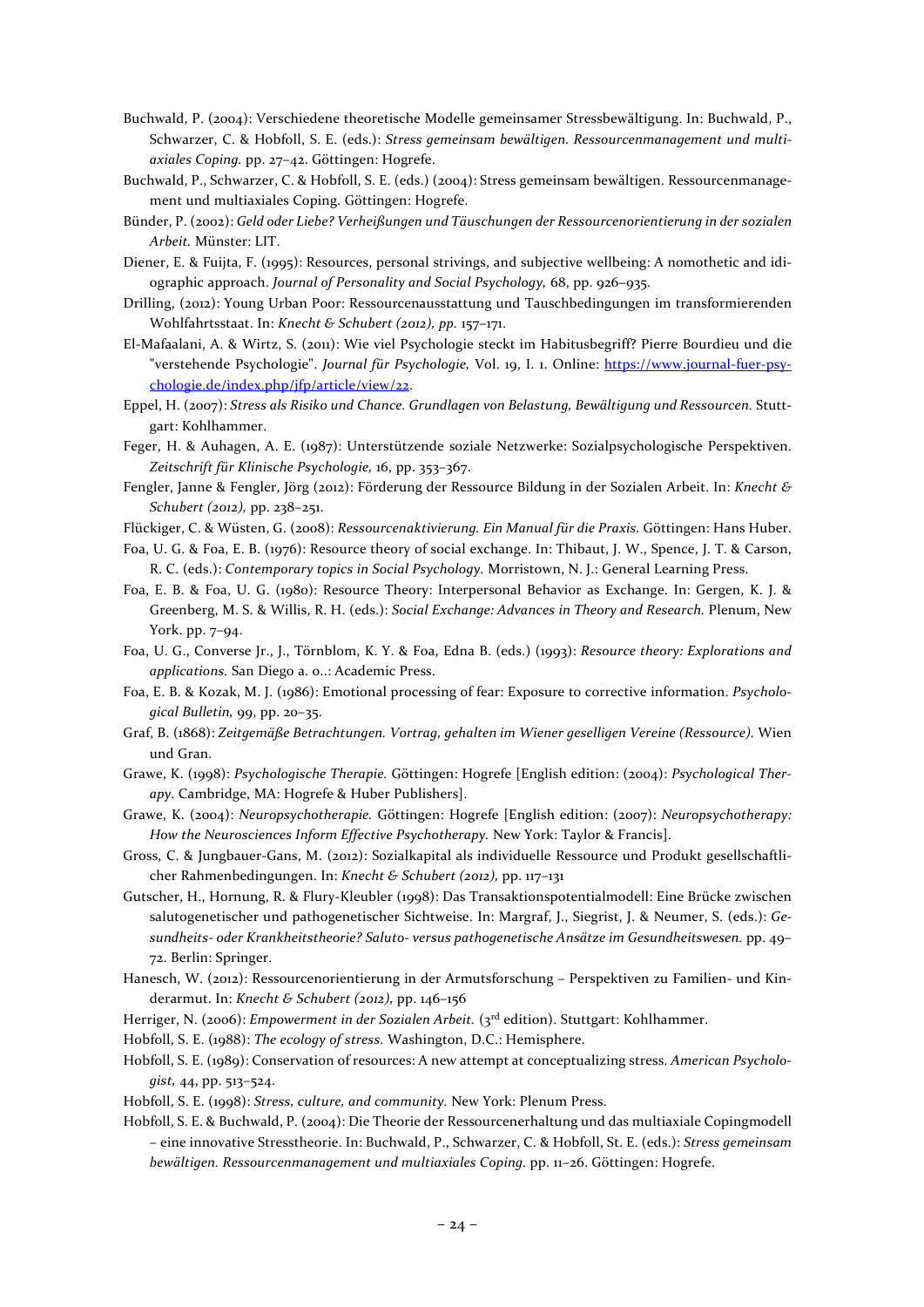- Hobfoll, S. E., Hall, B. J., Canetti Nisim, D., Galea, S., Johnson, R. J., & Palmieri, P. A. (2007): Refining our understanding of traumatic growth in the fact of terrorism: Moving from meaning cognitions to doing what is meaningful. *Applied Psychology,* 56(3), pp. 345–366.
- Hobfoll, S. E. & Lilly, R.S. (1993): Resource conservation as a strategy for community psychology. *Journal of Community Psychology,* 21(2), pp. 128–148.
- Hobfoll, S. E. & Schumm, J. A. (2004): Die Theorie der Ressourcenerhaltung: Anwendung auf die öffentliche Gesundheitsförderung. In: Buchwald, P., Schwarzer, C.& Hobfoll, S. E. (eds.): *Stress gemeinsam bewältigen. Ressourcenmanagement und multiaxiales Coping.* pp. 91–120. Göttingen: Hogrefe.
- Jasmund, Christina & Krus, Astrid (2012): Ressourcenorientierte Erziehung und Bildung zur Bewältigung von Transitionen im Elementarbereich. In: *Knecht & Schubert (2012),* pp. 252–263
- Jerusalem, M. (1990): *Persönliche Ressourcen, Vulnerabilität und Streßerleben.* Göttingen: Hogrefe.
- Keupp, H. (2003): Ressourcen als gesellschaftlich ungleich verteiltes Handlungspotential. In: Schemmel, H. & Schaller, J. (eds.) (2003): *Ressourcen. Ein Hand- und Lesebuch zur therapeutischen Arbeit.* pp. 555–573. Tübingen: dgvt.
- Keupp, H. (2012): Verwirklichungschancen und Identitätskapital als Bedingungen und Folgen der Handlungsfähigkeit: Eine salutogenetische Perspektive. In: K*necht & Schubert (2012),* pp.42–60
- Keupp, H., Ahbe, T., Gmür, W., Höfer, R., Mitzscherlich, B., Kraus, W. & Straus, F. (2006): *Identitätskonstruktionen. Das Patchwork der Identitäten in der Spätmoderne.* (3rd edition). Reinbek bei Hamburg: Rowohlt.
- King, D. W., King, L. A., Foy, D. W., Keane, T. M. & Fairbank, J. A. (1999): Posttraumatic stress disorder in a national sample of female and male Vietnam veterans: Risk Factors, War-zone stressors, and resiliencerecovery variables. *Journal of Abnormal Psychology,* 108, pp. 164–170.
- Klemenz, B. (2009): *Ressourcenorientierte Psychologie. Ermutigende Beiträge einer menschenfreundlichen Wissenschaft.* Tübingen: dgvt.
- Klemenz, B. (2012): Ressourcenorientierte Erziehung. Ein grundbedürfnisorientiertes Erziehungsmodell. In: *Knecht & Schubert (2012),* 264–277.
- Knecht, A. (2010): *Lebensqualität produzieren. Ressourcentheorie und Machtanalyse des Wohlfahrtsstaats.* Wiesbaden: VS.
- Knecht, A. (2011): Befähigungsstaat und Frühförderstaat als Leitbilder des 21. Jahrhunderts. Sozialpolitik mittels der Ressourcentheorie analysieren und gestalten. *Wirtschaft und Gesellschaft* (Wien), 37(4), pp. 589– 611. Online[: http://wug.akwien.at/WUG\\_Archiv/2011\\_37\\_4/2011\\_37\\_4\\_0589.pdf](http://wug.akwien.at/WUG_Archiv/2011_37_4/2011_37_4_0589.pdf)
- Knecht, A. (2012a): Ressourcentheoretische Erweiterungen des Capability-Ansatzes von Amartya Sen. In: *Knecht & Schubert (2012),* pp. 61–74.
- Knecht, A. (2012b): Ressourcenzuteilung im Wohlfahrtsstaat Sozialpolitische Perspektiven. In: *Knecht & Schubert (2012),* pp. 75–88.
- Knecht, A. (2012c): Understanding and Fighting Poverty Amartya Sen's Capability Approach and Related Theories. In: *Social Change Review,* Vol. 10, I. 2, pp. 153–176. Online: <https://doi.org/10.2478/scr-2013-0016> and <https://content.sciendo.com/view/journals/scr/10/2/article-p153.xml>
- Knecht, A. (2014): Das Konzept Verwundbarkeit eine Theorie für die Probleme von morgen? Goethe-Institut, Bereich "Kultur und Klimawandel". In: Ebert, J. / Zell, A. (eds.): *Klima Kunst Kultur. Der Klimawandel in Kunst und Kulturwissenschaften.* Göttingen: Steidl-Verlag. pp. 35–36.
- Knecht, A. & Schubert, F.-C. (2012): *Ressourcen im Sozialstaat und in der Sozialen Arbeit. Zuteilung – Förderung – Aktivierung.* Stuttgart: Kohlhammer.
- Knecht, A.; Schubert, F.-C., Gahleitner, S.; Glemser, R.; Klevenow, G.-H. & Röh, D. (2014): Mit Ressourcenansätzen soziale Welten verstehen und Veränderungen aktivieren. In: Köttig, M.; Borrmann, S.; Effinger, H. et al. (eds.): *Wahrnehmen, analysieren, intervenieren. Zugänge zu sozialen Wirklichkeiten in der Sozialen Arbeit.* Reihe: Theorie, Forschung und Praxis der Sozialen Arbeit, Bd. 9. Opladen: Barbara Budrich. pp. 107–117
- Kupsch, M. (2006): *Vereinbarkeit von Familien und Beruf in Europa.* Hamburg: Dr. Kovac.
- Lane, C. & Hobfoll, S. E. (1992): How loss affects anger and alienates potential supporters. *Journal of Consulting and Clinical Psychology,* 60, pp. 935–942.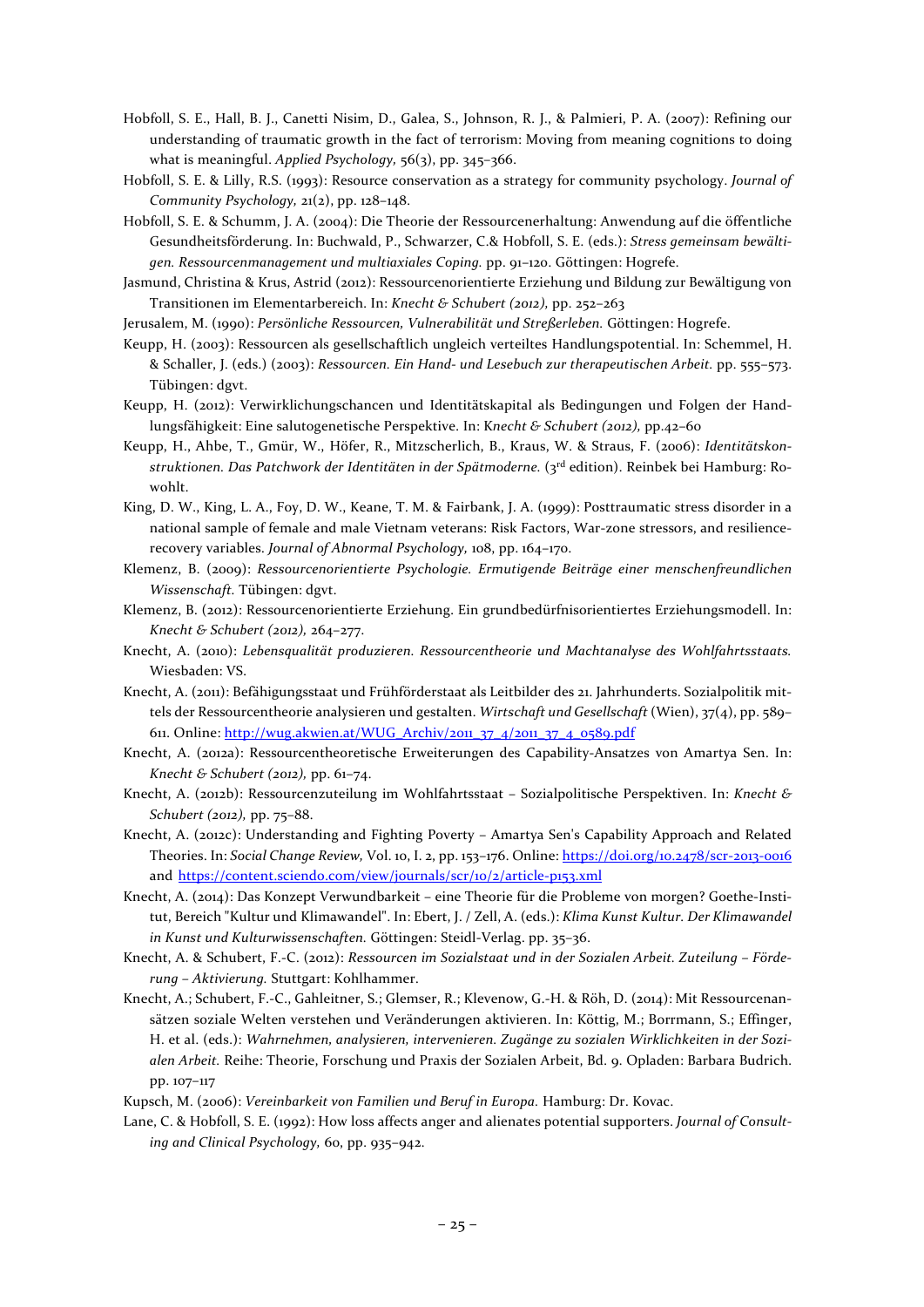- Lazarus, R. S. (1990): Stress, coping and illness. In: Friedman, H. S. (ed.): *Personality and disease.* pp. 97–120. New York: Wiley.
- Lazarus, R. S. (1995): Streß und Streßbewältigung Ein Paradigma. In: Filipp, S.-H. (ed.): *Kritische Lebensereignisse.* (2nd edition). pp. 198–232. Weinheim: PVU.
- Lazarus, R. S. & Folkman, S. (1984): *Stress, appraisal, and coping.* New York: Springer.
- Nestmann, F. (1996): Psychosoziale Beratung ein ressourcentheoretischer Entwurf. *Verhaltenstherapie und psychosoziale Praxis,* 28(3), pp. 359–376.
- Oelkers, J. (2010): *"Ich sehe was". Den Blick auf Stärken richten – Ressourcenorientierung in der Jugendarbeit.*  Unveröffentl. Bachelorarbeit am Fachbereich Sozialwesen der Hochschule Niederrhein, Mönchengladbach.
- Olsen, D. H. & Stewart, K. L. (1991): Family systems and health behaviors. In: Schroeder, H. E. (ed.): *New directions in health psychology assessment.* pp. 27–64. New York: Hemisphere.
- Petermann, F. & Schmidt, M. H. (2006): Ressourcen ein Grundbegriff der Entwicklungspsychologie und Entwicklungspathologie? *Kindheit und Entwicklung,* 15(2), pp. 118–127.
- Pfeiffer, W. (1989): *Etymologisches Lexikon des Deutschen.* Berlin: dtv.

Robert, P. (eds.) (1986): *Le Petit Robert 1.* Paris: Dictionnaires Le Robert.

- Schemmel, H & Schaller, J. (eds.) (2003): *Ressourcen. Ein Hand- und Lesebuch zur therapeutischen Arbeit.* Tübingen: dgvt.
- Schaller, J. & Schemmel, H. (eds.) (2013): *Ressourcen... Ein Hand- und Lesebuch zur psychotherapeutischen Arbeit.* (2. erw. und überarb. Aufl.). Tübingen: dgvt.
- Schiepek, G. & Cremers, S. (2003): Ressourcenorientierung und Ressourcendiagnostik in der Psychotherapie. In: Schemmel, H. & Schaller, J. (eds.) (2003): Ressourcen. Ein Hand- und Lesebuch zur therapeutischen Arbeit. pp. 147–193. Tübingen: dgvt.
- Schubert, F.-C. (2009): Lebensführung als Balance zwischen Belastung und Bewältigung Beiträge aus der Gesundheitsforschung zu einer psychosozialen Beratung. In: Schubert, F.-C. & Busch, H. (eds.): *Lebensorientierung und Beratung.* Schriften des Fachbereiches Sozialwesen, Band 39. (2. Aufl.). pp. 137–213. Mönchengladbach: Hochschule Niederrhein.
- Schubert, F.-C. (2012): Psychische Ressourcen Zentrale Konstrukte in der Ressourcendiskussion. In: *Knecht & Schubert (2012),* pp. 205–223.
- Schubert, F.-C. (2013): Sozialökologische Beratung. In: Nestmann, F., Engel, F. & Sickendick, U. (eds.): Das Handbuch der Beratung, Band 3: *Neue Beratungswelten: Fortschritte und Kontroversen.* pp. 1483–1505. Tübingen: dgvt.
- Schubert, F.-C. & Knecht, Alban (2015): Ressourcen Merkmale, Theorien und Konzeptionen im Überblick. DOI: 10.13140/RG.2.2.30527.71849. SSOAR:<http://nbn-resolving.de/urn:nbn:de:0168-ssoar-50698-1>
- [https://www.researchgate.net/publication/313531749\\_Ressourcen\\_-\\_Merkmale\\_Theorien\\_und\\_Konzep](https://www.researchgate.net/publication/313531749_Ressourcen_-_Merkmale_Theorien_und_Konzeptionen_im_Uberblick)[tionen\\_im\\_Uberblick](https://www.researchgate.net/publication/313531749_Ressourcen_-_Merkmale_Theorien_und_Konzeptionen_im_Uberblick)
- Schubert, I. (2012): Wohlbefinden im Alter Ressourcen zum Umgang mit Lebensveränderungen. In: *Knecht & Schubert (2012),* pp. 335–347.
- Schwarzer, C., Starke, D. & Buchwald, P. (2004): Die Diagnose multiaxialer Stressbewältigung mit dem Multiaxialen Stressbewältigungsinventar (SBI). In: Buchwald, P., Schwarzer, C. & Hobfoll, S. E. (eds.): *Stress gemeinsam bewältigen. Ressourcenmanagement und multiaxiales Coping.* pp. 60–73. Göttingen: Hogrefe.
- Sen, A. (2000): *Ökonomie für den Menschen. Wege zu Gerechtigkeit und Solidarität in der Marktwirtschaft.* München: Hanser.
- Siegrist, J. (1998): Berufliche Gratifikationskrisen und Gesundheit ein soziogenetisches Modell mit differenziellen Erklärungschancen. In: Margraf, J., Siegrist, J. & Neumer, S. (eds.): Gesundheits- oder Krankheitstheorie? Saluto- versus pathogenetische Ansätze im Gesundheitswesen. PP. 225–235. Berlin: Springer.
- Smith, E. & Grawe, K. (2003): Die funktionale Rolle von Ressourcenaktivierung für therapeutische Veränderungen. In: Schemmel, H. & Schaller, J. (eds.) (2003): *Ressourcen. Ein Hand- und Lesebuch zur therapeutischen Arbeit.* pp. 111–122. Tübingen: dgvt.
- Stangl, W. (1989): *Die Psychologie im Diskurs des Radikalen Konstruktivismus.* Braunschweig: Friedrich Vieweg & Sohn.